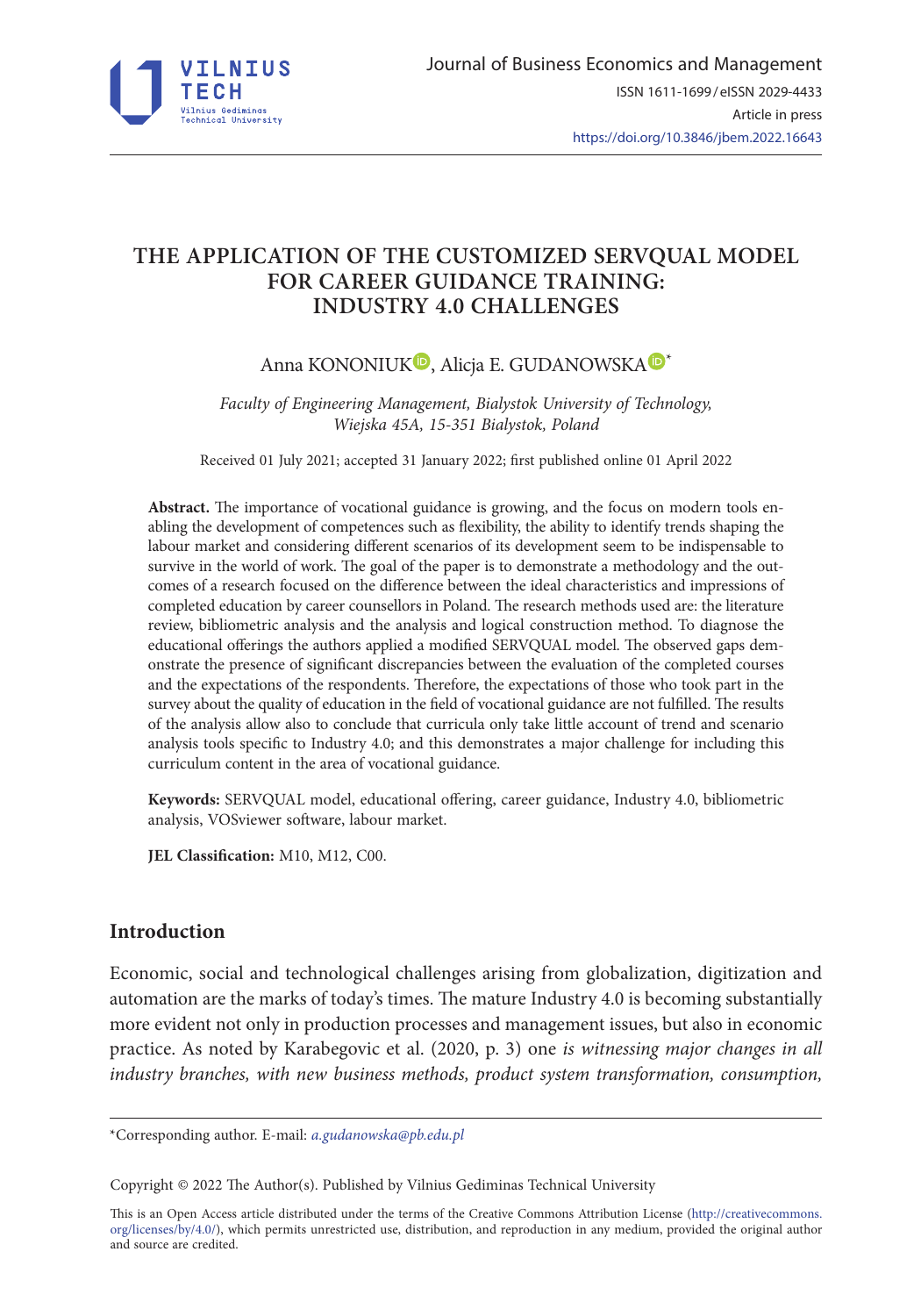*delivery and transportation emerging, owing to the implementation of new technological discoveries that include: robotics* & *automation, Internet of Things (IoT), 3D printers, smart sensors, Radio Frequency Identification (RFID), etc.* Nevertheless, the current knowledge about the competences required in Industry 4.0 is limited (Pejic-Bach et al., 2020). Entrepreneurs are endlessly adapting or readapting to demanding environmental circumstances, thus building the organisational capability to spot weak signals that are used to scan the environment and make systems more sensitive to emerging changes (Takala & Heino, 2017). Hence, it seems to be highly important to provide career counsellors with the tools for analysing trends and creating alternative scenarios for career development.

The main motivation of the article is to demonstrate the methodology – using the SERVQUAL model and the main outcomes of a nationwide survey addressed to career guidance practitioners. Generally, The SERVQUAL model is applied for testing the quality of the service as perceived by the customers. The authors of the article did not find a paper referring directly to the application of the SERVQUAL model to vocational guidance, although applications of this model to higher education already exist in the literature. Goumairi et al. (2020) describe the practical use of the SERVQUAL model to a group of students attending a public engineering school. The model enabled them to find out that the greatest influence on service quality have tangibles (including physical installations) demonstrating a negative quality gap at the level of –2.0275). Tóth and Surman (2019) describe a complex approach for measuring service quality for courses evaluation using a postcourse questionnaire. The outcomes of their research translate into managerial decisions needed to be taken for project work courses and supervisory actions in line with "plan–do–check–act philosophy".

The respondents of the nationwide survey expressed their opinions about quality of training for guidance counsellors, especially in the context of including tools for trend analysis and creating alternative career paths into curricula. The research focuses on the differences between the desired characteristics of the course offerings and the view of the courses completed by career counselors in Poland. The selection of this country was motivated by two premises. Firstly, it seemed important to study this phenomenon in Poland, mainly due to the fact that the level of digitalisation in Poland is one of the lowest in Europe, despite the high dynamics of changes taking place in this field. Secondly, the authors of the study obtained funding for the realisation of their research plans.

The research was carried out within the "Horizons of the Future" project which was executed under the "Dialogue" programme of the Ministry of Science and Higher Education. The aim of this endeavor was to elaborate foresight research tools that will be beneficial in educational processes and will serve as backing in career counsellors daily practice. The outcomes of the project are pertinent to the specialists in the field of career development planning. The consortium of the project consisted of the Lukasiewicz Research Network represented by the Institute of Sustainable Technologies (National Research Institute) in Radom and Bialystok University of Technology.

The article consists of five main parts. The first part is devoted to a literature review of the essence of the SERVQUAL model and its applications supported by the bibliometric verification of the cognitive gap in applying the SERVQUAL model to professional counselling. In this section, a literature review of Industry 4.0 is also presented. The second part,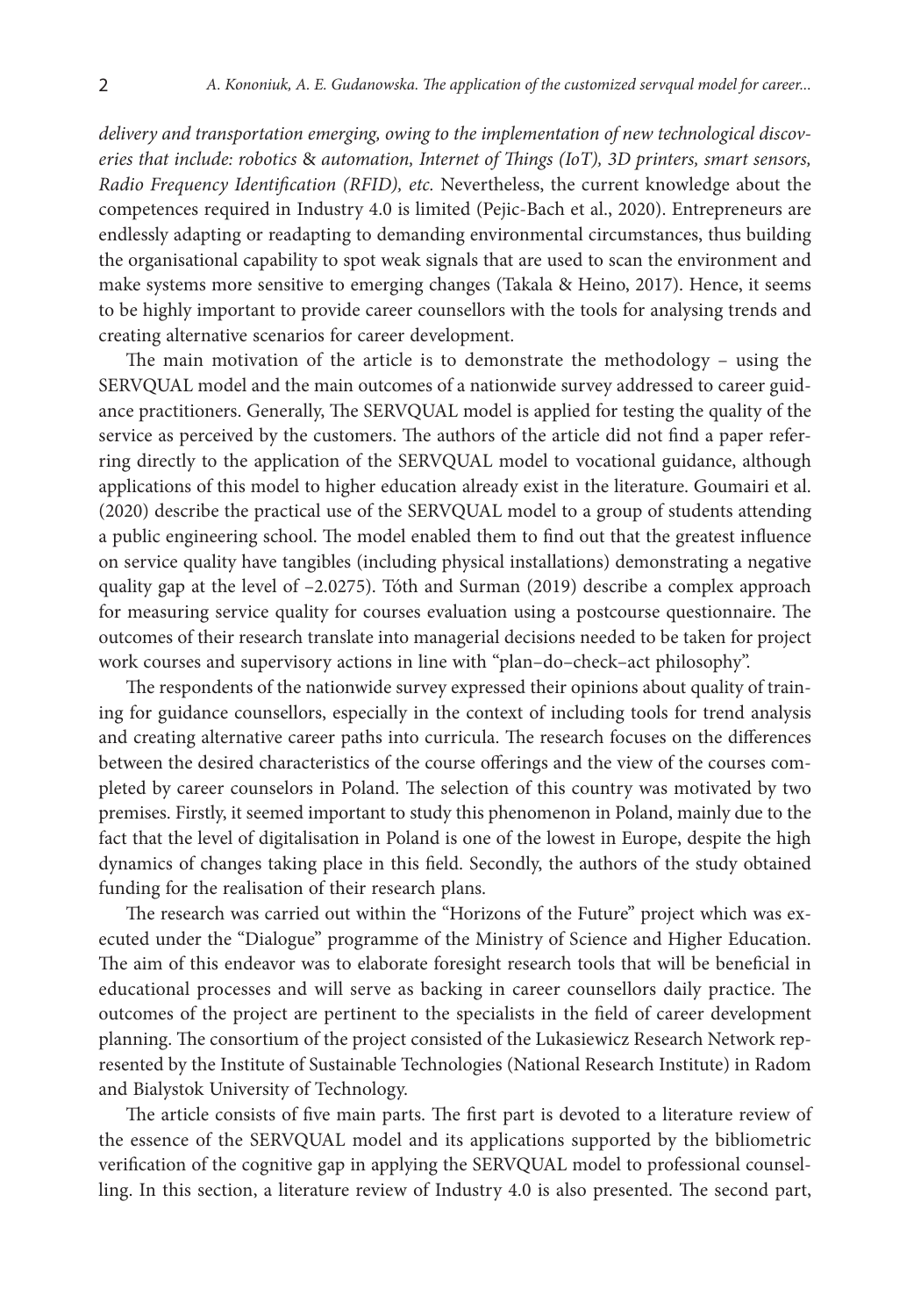demonstrates the research methodology consisting of five main steps. The third section of the article focuses on the presentation of the results on the discrepancies in education expectations in the area of vocational guidance. The fourth part focuses on the discussion of the main outcomes of the article, and the fifth part presents the main conclusions of the article.

#### **1. Literature review**

#### **1.1. SERVQUAL model**

The research was based on the SERVQUAL model posited in 1988 by Berry, Parasuraman, and Ziethamel (Parasuraman et al., 1988). The SERVQUAL model is applied to test the quality of the service as perceived by the customers. There are many different applications of this model in the existing published works. It has been used to measure the service quality in fields such as education (Datta & Vardhan, 2017; Yousapronpaiboon, 2014; Pohyae et al., 2016; Zareinejad et al., 2014), banking sector (Ahmed et al., 2017; Ali et al., 2014), insurance and health services (Siami & Gorji, 2012; Butt & de Run, 2010; Papanikolaou & Zygiaris, 2014).

The application of the model enables to identify the gaps also known as the five critical moments to determine the final assessment of service quality.

Thanks to the identified gaps, it is possible to identify a range of areas for improvement (Seth et al., 2005). Often, the SERVQUAL model is used for the detection of the gap between the expected quality and perception of the actual service, which is linked with the presence of the fifth gap in the theory posited by Parasuraman et al. (1985). As the model is widely used in practice, some reflection is carried out on its evaluation and practical usefulness. The literature identifies works that encourage the use of the model as well as those that are critical of the model. (Buttle, 1996; Woźniak, 2017).

Although the SERVQUAL model is well established in the literature on the subject, there are still interesting suggestions for combining it with modern techniques. Anabila et al. (2020) describe the use of SEM technique to test the nature of relationships of the constructs envisaged in the research. The authors mentioned above indicated a significant positive relationship between service quality and patient satisfaction. In addition, Xue et al. (2020) applied the grey relational analysis method to create a complete model for the assessment of students' satisfaction with extracurricular education offering in colleges and tested also its practical use with the case of Minjiang University.

The authors of the article did not find a paper referring directly to the application of the SERVQUAL model to vocational guidance, although applications of this model to higher education already exist in the literature. Goumairi et al. (2020) describe the practical use of the SERVQUAL model to a group of students attending a public engineering school. The model enabled them to find out that the greatest influence on service quality have tangibles (including physical installations) demonstrating a negative quality gap at the level of –2.0275). Tóth and Surman (2019) describe a complex approach for measuring service quality for courses evaluation using a post-course questionnaire. The outcomes of their research translate into managerial decisions needed to be taken for project work courses and supervisory actions in line with "plan–do–check–act philosophy".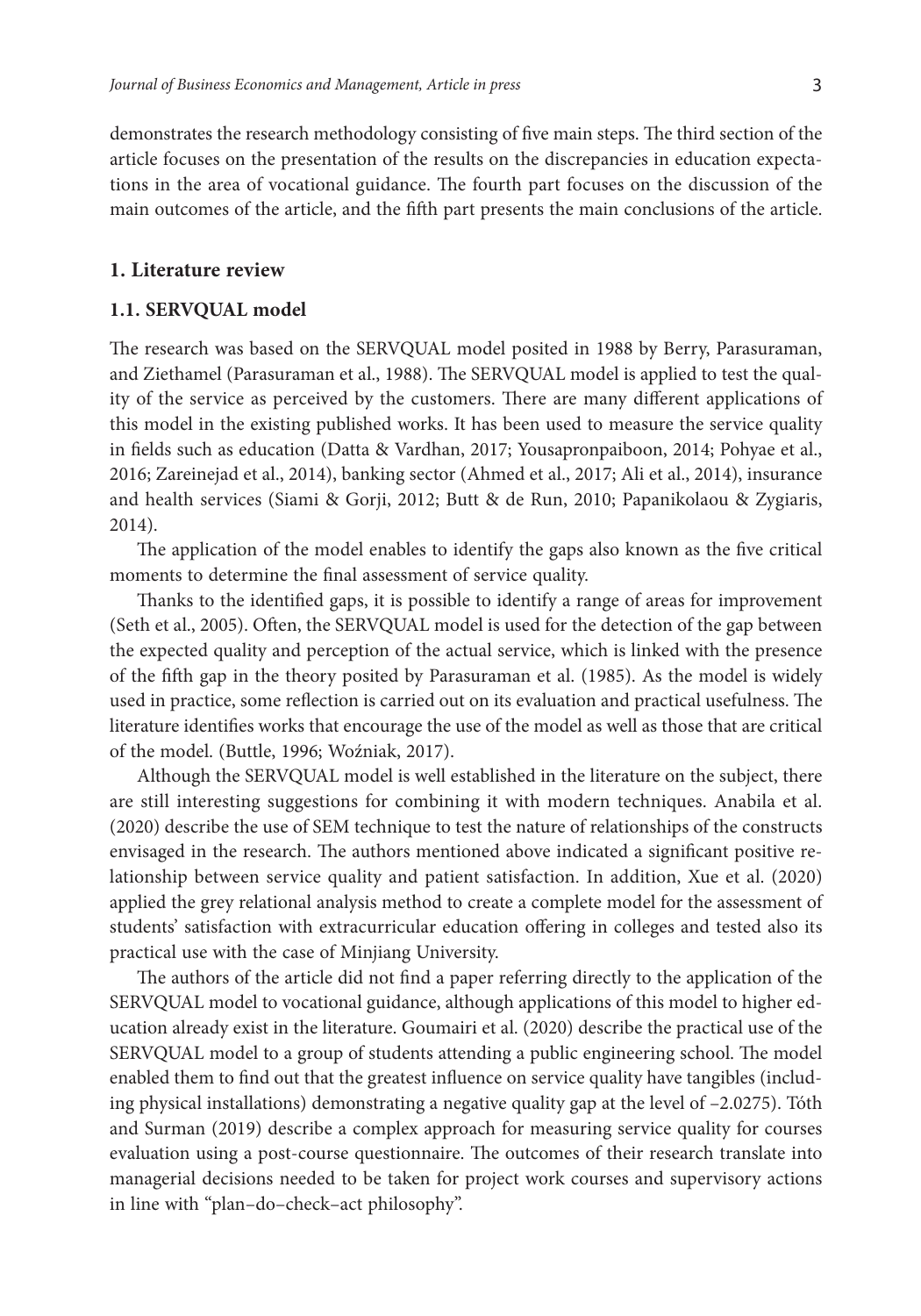The critical analysis of the existing published works allowed the authors of the article to construct a measurement tool which allowed for the assessment of the educational offerings' quality and the methodology of teaching within the framework of vocational guidance training. The statements prepared were split into two sections: (1) the perception of career guidance' educational offerings completed by the survey respondents invited for the research and (2) those statements based on the opinions of the survey participants on what education should ideally address.

# **1.2. Bibliometric verification of the cognitive gap in applying the SERVQUAL model to professional counselling**

The authors of the article combined the literature review with bibliometric analysis. For this purpose, publications with a reference to the terms *SERVQUAL* and *counselling* were obtained from the Web of Science (WoS) database and Scopus database. Only a few publications in both databases were found (Scopus – 3 publications and WoS – 1 publication). Therefore, the authors decided to examine in which areas and contexts the SERVQUAL model appears. Again, publications were retrieved from both databases, but this time, only those that reference the term SERVQUAL were retrieved. The search in the Web of Science database generated a list of more than 1280 publications while the search in the Scopus database generated a



Scopus Web of Science

Figure 1. Number of scientific publications (articles, conference papers and book chapters) in the Scopus and Web of Science databases in 1999–2019 related to SERVQUAL (source: own elaboration based on data from the Scopus and Web of Science databases)

250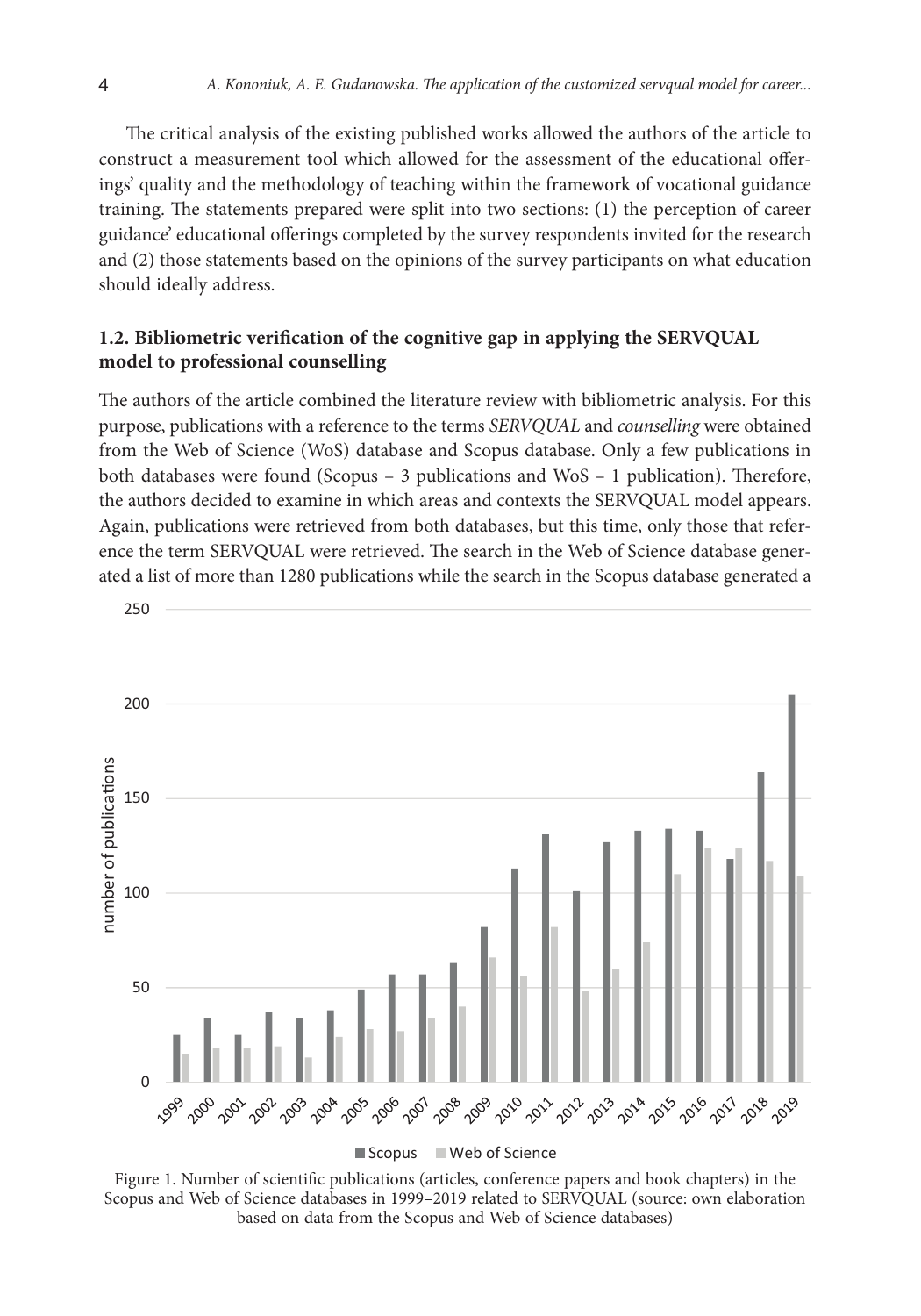list of approximately 2000 publications. The numbers of publications covering articles (81%), post-conference works (18%) and book chapters (1%) in the last 20 years are presented in Figure 1. The inquiries for both databases were in the form of the following query: *TITLE-ABS-KEY (servqual) AND (LIMIT-TO (DOCTYPE, "ar") OR LIMIT-TO (DOCTYPE, "cp") OR LIMIT-TO (DOCTYPE, "ch").*

As seen from the analysis of Figure 1, the popularity of the issue in publications indexed in both databases has increased. Apart from 2017, the number of publications retrieved from Scopus exceeded the number of papers retrieved from the WoS since the Scopus database is much more extensive. Therefore, the Scopus database was selected for further analysis. The number of related existing published works indexed in the Scopus database reached a certain constant level after 2010, oscillating from 101 to 134 publications; meanwhile, in the last two years, there has been a greater interest in the SERVQUAL model (164 publications in 2018 and 205 works in 2019).

The most popular areas can be found by examining the areas (identified using the categories of the work classified in the Scopus database) in which the works were retrieved. These areas were presented using a word cloud (Ejdys et al. 2019). In Figure 2 the number of works in the area is reflected in the font size. The most works can be found in the following areas: business, management and accounting; social sciences; computer science; engineering; medicine and decision sciences. The most popular areas are quite diverse, which may prove the versatility of the SERVQUAL model. The attractiveness of the SERVQUAL model is influenced by the high potential of its use as a research tool.

> Medicine Medicine<br>
> Agricultural and Biological Sciences<br>
> Computer Science Arts and Humanities Nursing Business, Management and Accounting Decision Sciences<br>
> Engineering Environmental Sciences<br>
> Engineering Environmental Sciences Economics, Econometrics and Finance

Figure 2. The most popular areas of publication classification for the SERVQUAL model in the Scopus database (source: own elaboration based on data from the Scopus databases)

Using the data of the basic description of the general publications, a map of the co-occurrence of keywords introduced by the authors of the publications was prepared. Taking care of visualization clarity, keywords occurring at least 10 times in the analyzed set were taken into account. The filtering word (SERVQUAL) was also rejected as a criterion for the selection of the publications. The data were aggregated and visualized using the VOSviewer software, which handles large amounts of data very well. The program highlights the frequency of occurrence of particular data in the network and also the frequency of their co-occurrence (Gudanowska, 2017a, 2017b). The results are presented in Figure 3.

The most common keywords are located in the centre of the network (Figure 3). Incidence of a keyword was also represented by font size of the name of the given node and the size of nodes corresponding to each of the emerging words. Figure 3 shows that the network achieved is quite dense and that there are many links in the network. The centre of the network is service quality, which is the context to which most works referred. The terms that appeared most often apart from service quality in the context of SERVQUAL in the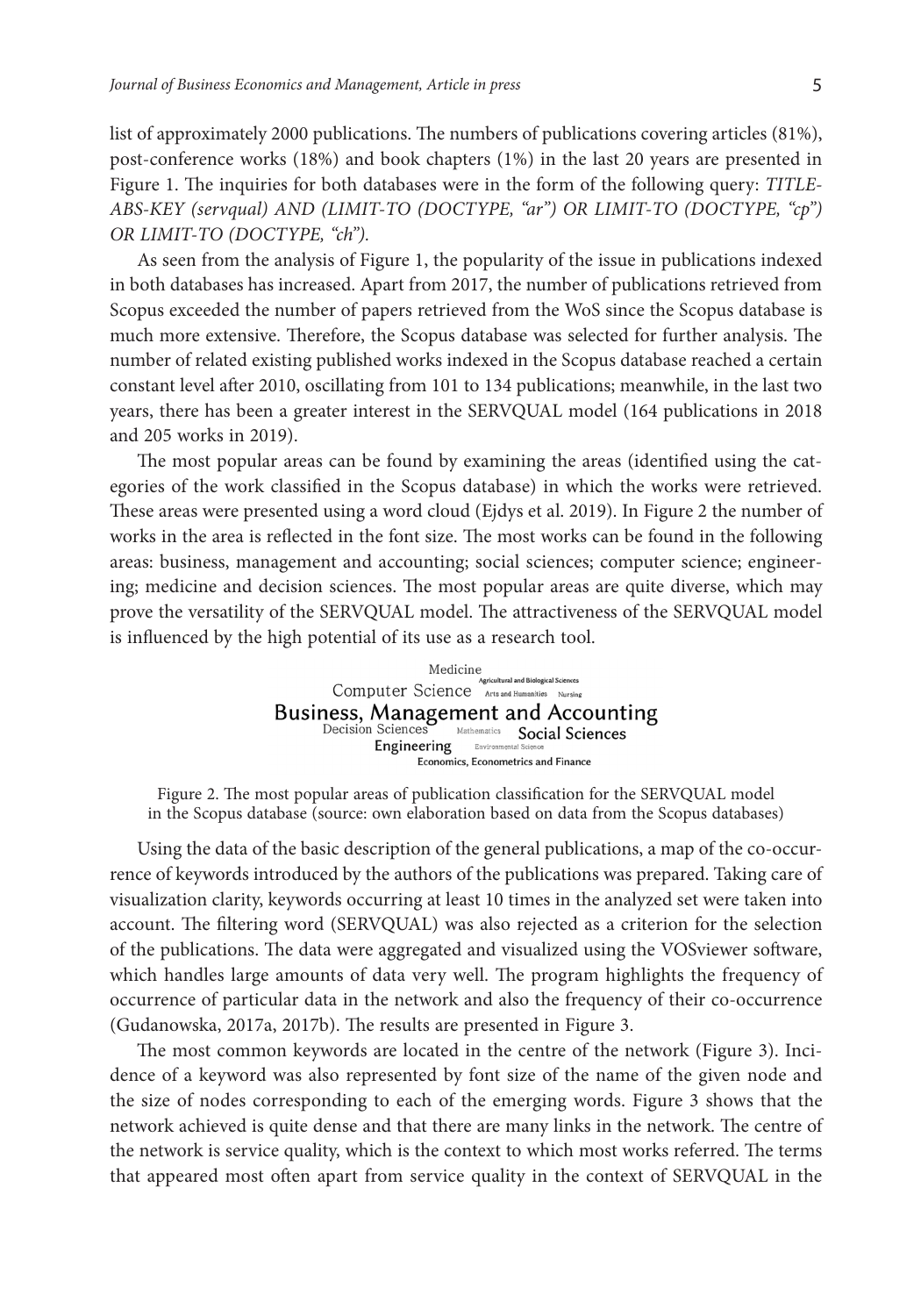

Figure 3. Keyword co-occurrence map characterizing the SERVQUAL context-related ap-plications indexed in the Scopus database from 1989 to 2019 (source: own elaboration using VOSviewer software)

generated set of articles were the following: customer satisfaction, perception, satisfaction, customer service quality, expectations. In addition, banking, patient satisfaction and higher education also appeared.

One of the features of the VOSviewer software is merging the analyzed data set into clusters, which are then colour-coded on the map. Cluster membership indicates the most frequent co-occurrence of the given phrases (it does not mean that a given phrase does not occur with others). The created clusters included a group of concepts related to banking, e-commerce, retailing, and trust in the context of customer loyalty and satisfaction. An interesting group was the area related to education, including higher education, with terms such as measurement or marketing. Another cluster created included issues from thematic areas such as the following: e-government, information systems and libraries. SERVQUAL was also analyzed in scientific publications in the areas of medicine (the keywords that appeared in this cluster were healthcare, healthcare services, hospitals, patients, and perception) and tourism (represented by the terms tourism and hotels). Not surprisingly, there was also a distinctly separate small group of terms presenting the scholars' focus on tangibles, assurance, reliability, responsiveness and empathy, which constitute the model's dimensions.

The authors of the article noticed a clear cognitive gap in relation to the use of the SERVQUAL model for professional counselling. A search in the Scopus database using SERVQUAL and career counsel-ling returns only one publication by Engelland et al. (2000). This article addresses the application of a modified SERVQUAL scale that can be used as part of an ongoing programme of service quality improvement for career service centres on college campuses. The issues of vocational guidance training programmes are not mentioned in the article. A search using SERVQUAL and career planning returns 24 results. However, qualitative analysis of the obtained results demonstrates that the issues of career planning are not present in the articles.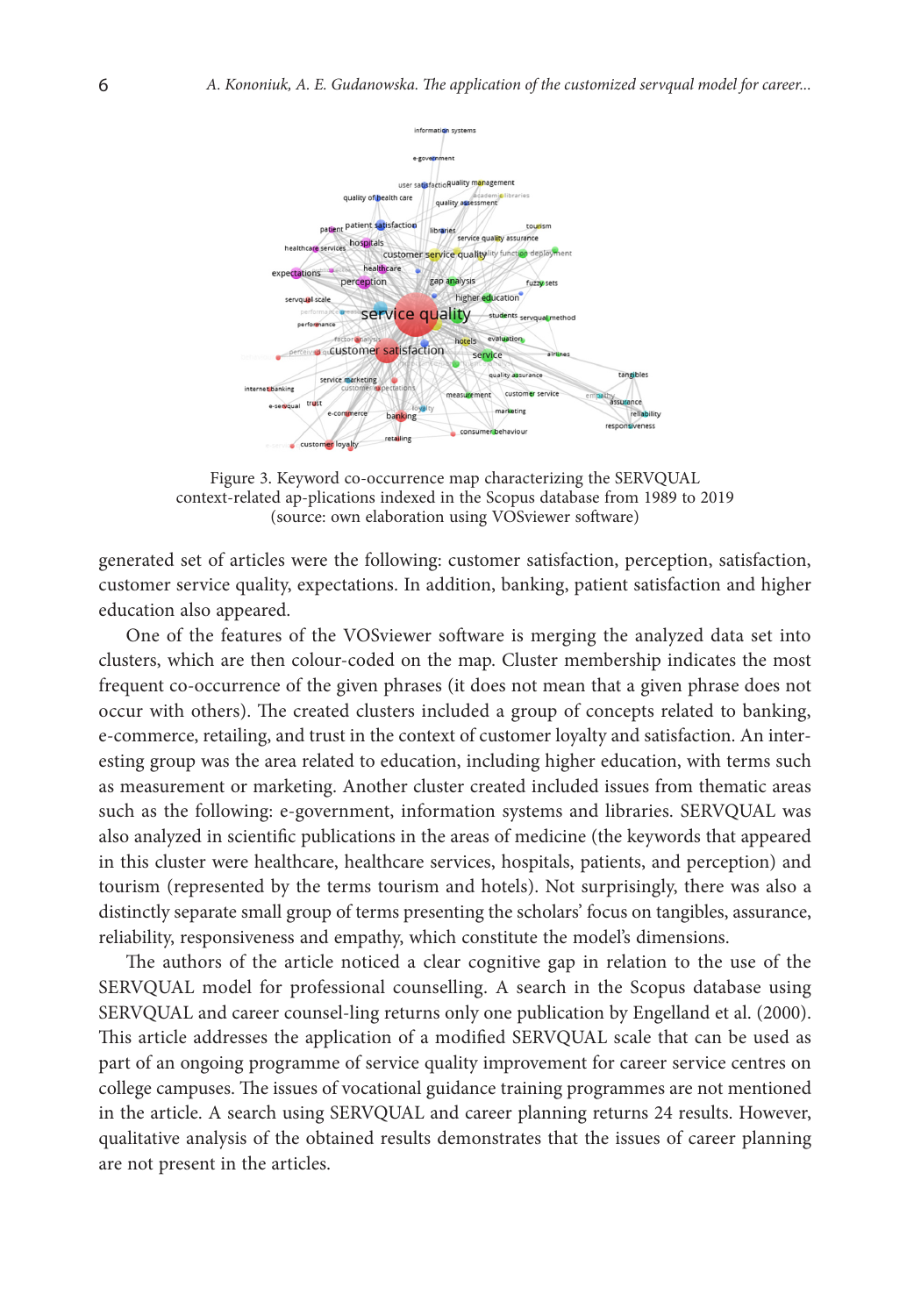#### **1.3. Industry 4.0** – **challenges for the labour market**

The transformation towards Industry 4.0 strongly influences the meeting of new customer requirements and the use of innovative technologies. This, in turn, is linked with appropriate staff qualifications (Li et al., 2017) and changes the contemporary labour market. The solutions defining the new reality are – among others – robotization, automation, big data, cloud computing, cloud manufacturing, cyberphysical systems, the Internet of Things and the Internet of Services (Stadnicka et al., 2017; Siderska, 2020; Siderska & Jadaan, 2018).

The challenge of the labour market in the context of the popularization and, with time, dissemination of Industry 4.0 is the proper modification of both working conditions and requirement profiles. One of the pillars of the new Industry is automation supported by artificial intelligence, thanks to which technologies will progressively support standard and repetitive duties. Therefore, the need for employees who will be able to operate the machines will increase (Schulz, 2015). The dynamic development of technology will affect the division of labour between people and machines and the replacement of many current occupations with robots or digital objects. Employees will be transferred to different duties than before, and it will be necessary to develop new skills in terms of programming processes, defining procedures or transferring the initiative to machines (Gudanowska & Kononiuk, 2020).

Those professional activities where contact with another person is typically valued, such as education or people's service and care, will be less responsive to change, but in the case of uncomplicated mental work in areas such as public administration, manufacturing, transport or logistics, jobs could disappear. However, according to the World Economic Forum, more new jobs better suited to the needs of the digital world will be created, and new sectors of the economy and new professions will appear as a result of the creativity of workers. There will be changes in the ways tasks are conducted and in the understanding of professions and forms of employment, and work-related networking will increase (Śledziewska & Włoch, 2020).

The level of digitisation of the economy in Poland is significantly different from the levels of both the United States and Western Europe (ASTOR, 2017). Paradoxically, although the Polish economy is one of the fastest digitalizing (Arak & Bobinski, 2016), it ranks last in the European Union in terms of digitalization of the economy, the state and the workforce (ASTOR, 2015). It is influenced, among other things, by its structure, including the dominance of very small enterprises for which investing in technology is a challenge and their competitive advantages are based mainly on maintaining low labour costs rather than implementing modern technologies and developing the ability to use these machines (Gudanowska & Kononiuk, 2020). Digitisation in Poland requires funding and investment in technology, and developing an appropriate set of employee competences (Gudanowska, 2017b; Moczydłowska, 2018) and creating an appropriate organisational culture that will ensure the loyalty of the most talented (Deloitte, 2018).

It is predicted that by 2030 in Poland, as a result of a decrease in the demand for work involving routine tasks, it will be necessary to increase investment in ICT and digital technologies and to improve the digital competences of employees. The level of these competences will determine an employee's professional success and his or her competitiveness on the labour market, job security and salary (Głomb et al., 2019). In addition, the European Commission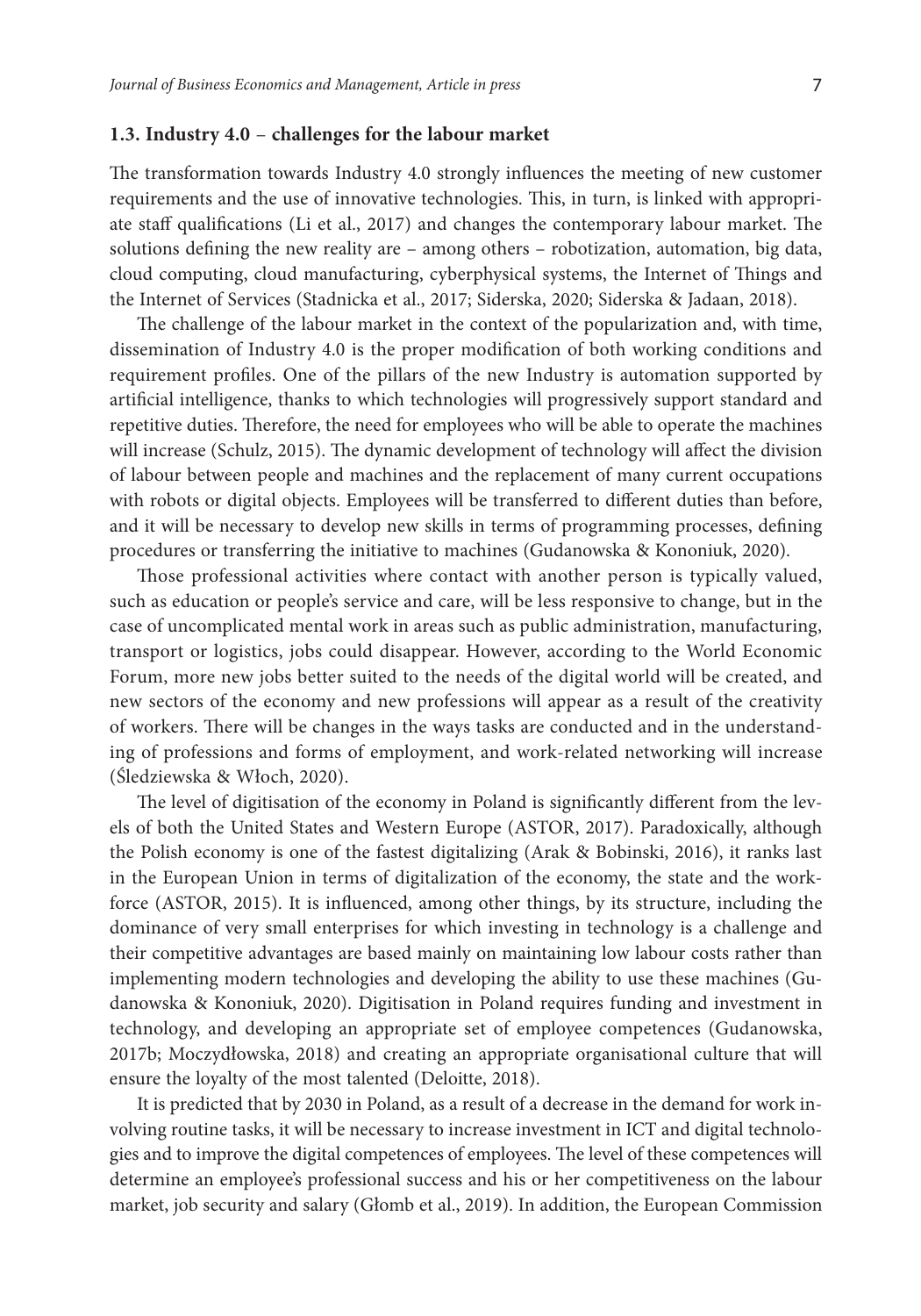has highlighted the need for education in combining soft skills with solid digital skills. The research indicates that there are large deficits in the soft skills (e.g., communication, project management, team management, ability to cooperate, etc.) and digital competences of Polish employees (European Commission, 2018).

Digital competences, which are of growing importance, can be understood as "the broad set of knowledge, skills and attitudes that determine the efficient and conscious use of new technologies and active participation in the information society" (Gudanowska & Kononiuk, 2020). As noticed by Vuorikari et al. (2016), they cover five areas of competence: (1) information and data literacy, (2) communication and collaboration, (3) digital content creation, (4) safety and (5) problem solving. Strong and widespread digital competences will be complemented by cognitive competences enabling the continuous development and expansion of skills and knowledge, as well as emotional and social competences, which are guidelines in a flexible and distributed work environment helping workers to manage change (Śledziewska & Włoch, 2020). The training and development of employees seem to be essential in this context, and the entire education system must learn to respond to changing requirements (Gehrke et al., 2015; Janssen et al., 2016).

## **2. Research methodology**

The research methodology developed by the authors of the article consisted of five steps (Figure 4). The first step was a literature review enhanced by bibliometric analysis of the scientific publications collected in the Scopus database linked with the SERVQUAL model and a study of the existing published works where this term was combined with the subject of vocational guidance, as described in a previous chapter of the article.

In the second stage of the adopted methodology, the dimensions for the modified SERVQUAL model and the content of the statements (presented in Table 1) were selected. Those were achieved by analysing selected European and national qualification frameworks, legal acts regulating professional tasks in the field of vocational counseling in Poland, the



Figure 4. Research methodology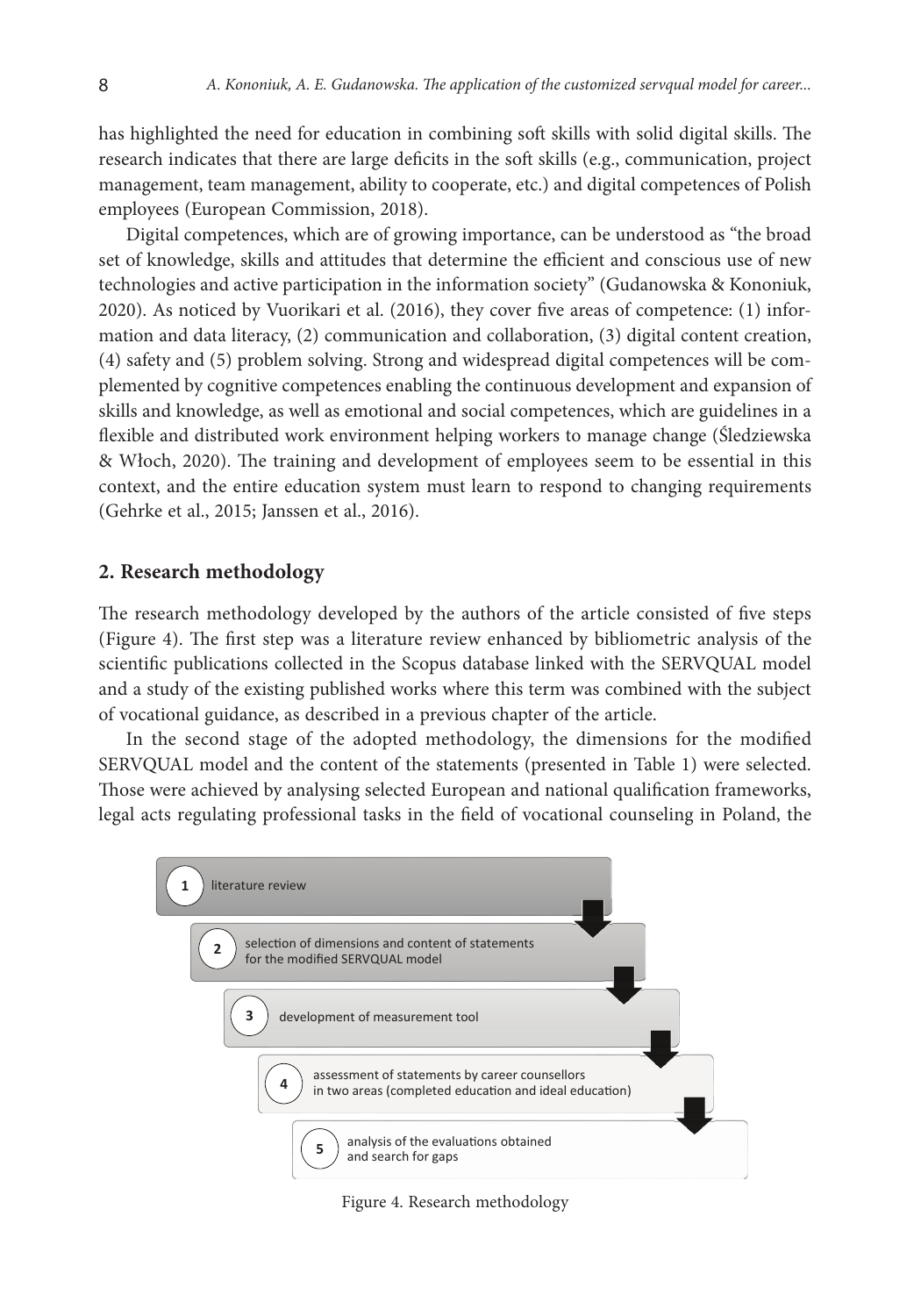| <b>TANGIBLES</b>      |                                                                                                                                                                                                 | Cronbach's alpha |
|-----------------------|-------------------------------------------------------------------------------------------------------------------------------------------------------------------------------------------------|------------------|
| 1                     | The application of modern educational tools by teaching staff                                                                                                                                   |                  |
| 2                     | The application of interactive educational games by teaching staff                                                                                                                              | 0.838            |
| 3                     | The use of interactive whiteboards for group work by teaching staff                                                                                                                             |                  |
| 4                     | The use of online games by teaching staff                                                                                                                                                       |                  |
|                       | RELIABILITY                                                                                                                                                                                     | Cronbach's alpha |
| 5                     | The development of the capability to define individual and occupational<br>objectives                                                                                                           |                  |
| 6                     | The development of the capability to build different career scenarios                                                                                                                           |                  |
| 7                     | The development of the capability to encourage others to<br>undertake lifelong learning                                                                                                         |                  |
| 8                     | Acquisition of the capability to analyse technical and industrial trends<br>(e.g., automation, robotization, and digitalization) and their influence<br>on the labour market                    |                  |
| 9                     | The capability to analyse economic trends (e.g., the level of salaries,<br>shortage and surplus occupations, factors influencing the labour<br>demand) and their influence on the labour market |                  |
| 10                    | Including in curricula methods and tools that allow analysing social<br>trends such as ageing of the society or migration processes) and their<br>influence on the labour market                | 0.946            |
| 11                    | Including in curricula content relating to the professions and<br>competences of the future in education programmes                                                                             |                  |
| 12                    | Including content in curricula devoted to cause and effect analysis in the<br>context of the labour market as a complex system                                                                  |                  |
| 13                    | Including in the training programmes methods that make it possible<br>to analyse environmental uncertainty                                                                                      |                  |
| 14                    | Inclusion of group work methods in training programmes (e.g.,<br>educational board games, brainstorming, and the project method)                                                                |                  |
| <b>RESPONSIVENESS</b> |                                                                                                                                                                                                 | Cronbach's alpha |
| 15                    | The inclusion of common content allowing for individual and group<br>career guidance for people of every age representing every social group                                                    |                  |
| 16                    | Possibility to choose a specialisation in vocational guidance (e.g.,<br>guidance for youth, guidance for adults, career design and coaching, etc.)                                              |                  |
| 17                    | Updating curricula in career guidance training in response to changing<br>research and technological trends                                                                                     |                  |
| 18                    | The inclusion of guidance practitioners among the vocational training<br>staff                                                                                                                  | 0.837            |
| 19                    | The inclusion of economics specialists among the vocational training staff                                                                                                                      |                  |
| 20                    | The inclusion of sociology specialists among the vocational training staff                                                                                                                      |                  |
| 21                    | The inclusion of psychology specialists among the vocational training<br>staff                                                                                                                  |                  |
| <b>ASSURANCE</b>      |                                                                                                                                                                                                 | Cronbach's alpha |
| 22                    | Efficient moderation of the group processes by the teaching staff                                                                                                                               |                  |
| 23                    | Creating an atmosphere conducive to creative discussion in the career<br>guidance training                                                                                                      | 0.795            |
|                       | <b>EMPATHY</b>                                                                                                                                                                                  | Cronbach's alpha |
| 24                    | Acquisition of the capability to use a broad perspective of the reality and<br>recognise and receive different points of view                                                                   | not calculated   |

Table 1. The contents of the statement evaluated both for completed and ideal career guidance training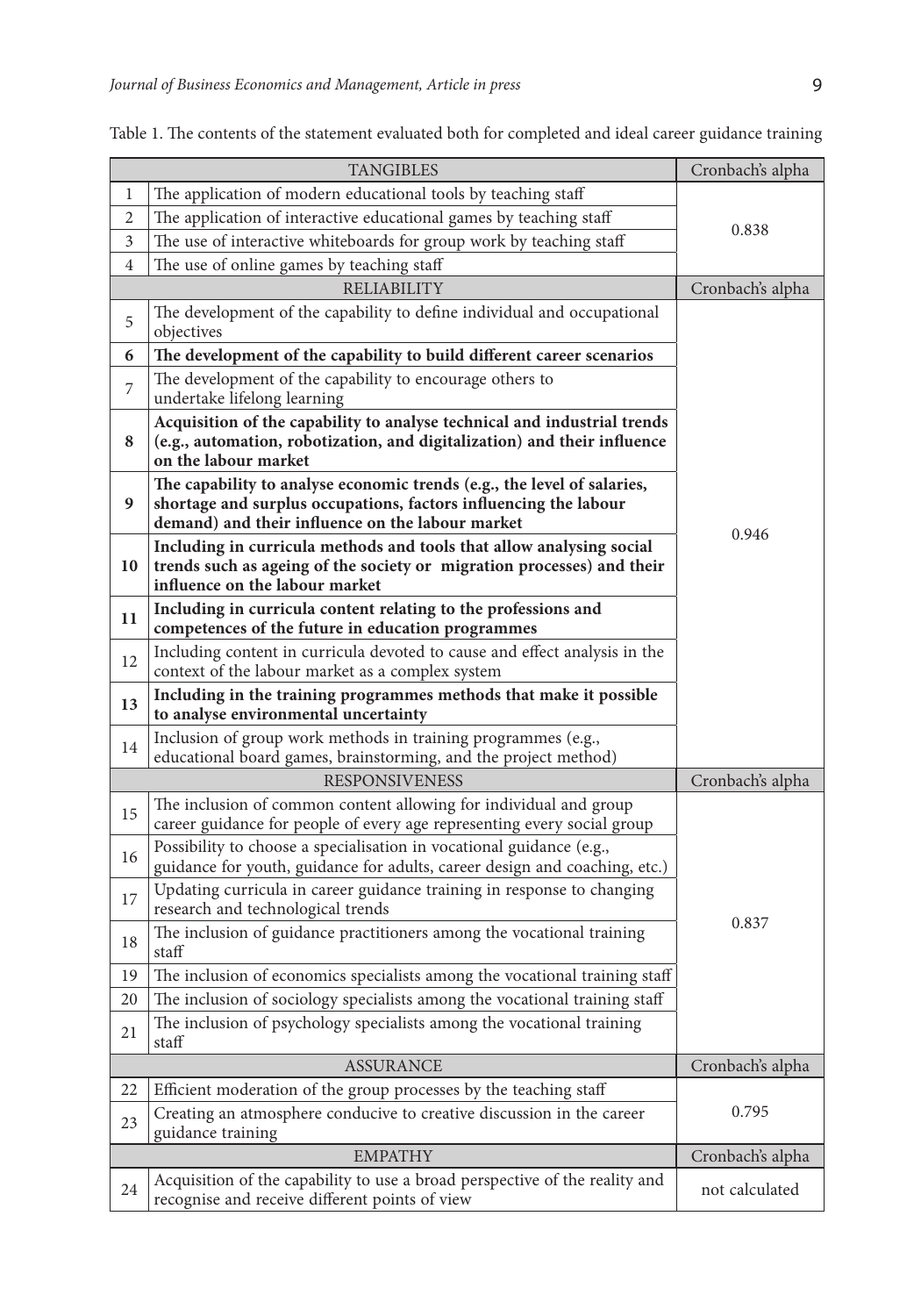framework programme of postgraduate studies in educational and professional counseling and seven career guidance course offerings in Poland. Developed dimensions and statements were motivated by the scope of the research, which focused mainly on the trend analysis and scenario analysis present in the curricula. Finally, the statements were selected based on the confrontation of the career guidance course offerings with the results of a brainstorming session among six leading experts of the project who deal with the labour market and foresight research methodology.

The authors, using the SERVQUAL model, wanted to determine the perceptions and expectations of course participants in a broader context, hence the developed questionnaires included 24 statements. However, it is worth noting that six of the statements (numbers 6, 8, 9, 10, 11 and 13) referred directly to the essence of the Industry 4.0 concept or its elements. The remaining questions present the broader context in which professional counselor education in Poland takes place.

It should be noted that the original model consists of the following five dimensions: tangibles, reliability, responsiveness, assurance and empathy (Wang et al., 2015). A detailed description of each model dimension and the original statements can be found in the works of Parasuraman et al. (1988), Zeithaml et al. (2000), Lee and Lin (2005). The authors of the article decided to preserve the original dimensions of the study, but the individual items of the scale were adjusted to the research context.

On the basis of the literature review, the authors constructed a measurement tool which allowed for the evaluation of the quality of the educational offerings vocational guidance training. The measurement scale consisting of 24 variables grouped into five dimensions is a reliable measurement tool. Reliability analysis of the developed scale was caried out using Cronbach's alpha values, which were counted separately for 4 subscales (Table 1). It should be noted that the Cronbach's alpha statistic was not calculated only for the empathy dimension, due to the fact that this dimension was represented by the one statement. Cronbach's alpha values are high for all the remaining dimensions (value above 0.795), and in the case of the second dimension it even reached a value above 0.94. The obtained results are satisfactory as acceptable threshold or cut-off values are usually at the level >= 0.70 (Griethuijsen et al., 2015; Taber, 2018)

Next, a survey was conducted to which vocational counsellors were invited. The research was implemented using the modified SERVQUAL model.

The authors assumed an evaluation of disconfirmation between the demands for the quality of the vocational counselling offerings and their current status based on the perception of vocational guidance education by those who have completed it in this field. The evaluation was conducted by collecting the opinions of the survey participants on 24 statements using a 7-point Likert scale measuring the level of agreement of respondents with statements prepared according to five theoretical dimensions of the SERVQUAL model, i.e., tangibles, reliability, responsiveness, assurance, and empathy.

The survey research lasted three months and was carried out in the first quarter of 2019. It was completed by 178 respondents coming from all provinces of Poland. The sample was selected in a purposive manner using the snowball technique (a recruitment technique in which research participants are asked to assist researchers in identifying other potential respondents (Kirchherr & Charles, 2018). The authors of the article decided on this technique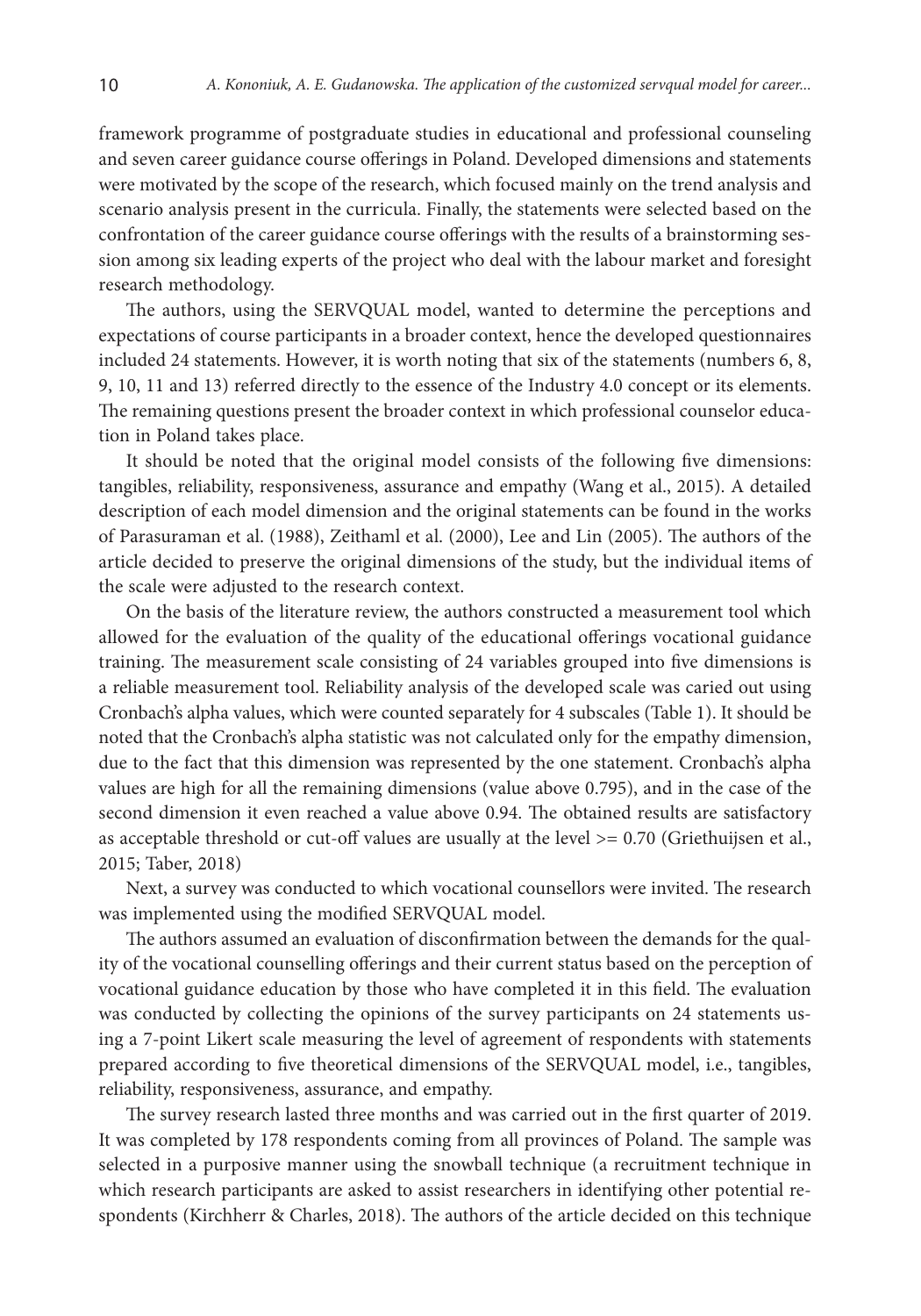because they assumed that there would be difficulties in recruiting experts at random as it is hard to estimate the size of the population of career counsellors in Poland. Thus, the experts invited to the study invited further experts. Vocational advisors represented a variety of institutions. 30% of respondents represented counsellors from labour offices. Those from labour offices were followed by advisors employed in the following locations: elementary schools (16%), career offices located at different tertiary education institutions (13%) and schools of technical profile (11%) and general high schools (8%).

The lowest percentage in the surveyed group were career counsellors employed at the university as academic teachers (2%) and councellors from degree I or II industrial schools (3%).

In the last step of the adopted methodology, an analysis of the obtained results was conducted, and gaps in the assessments of counsellors were sought.

## **3. Results**

Following the research procedure presented by Kędzior (Ed.) and Nazarko (Ed.) (2010), the arithmetic averages and standard deviations resulting from the evaluation of the statements were plotted on one plane with the lines representing the means of all statements and the mean standard deviations (Figure 5).

The plane divided in this way allowed us to distinguish four representative areas:

– unanimous high average rating of statements related to completed vocational guidance training (high average rating of all statements and low standard deviation, i.e., highly homogeneous ratings),



Figure 5. Distribution of 24 statements relating to the completed vocational guidance course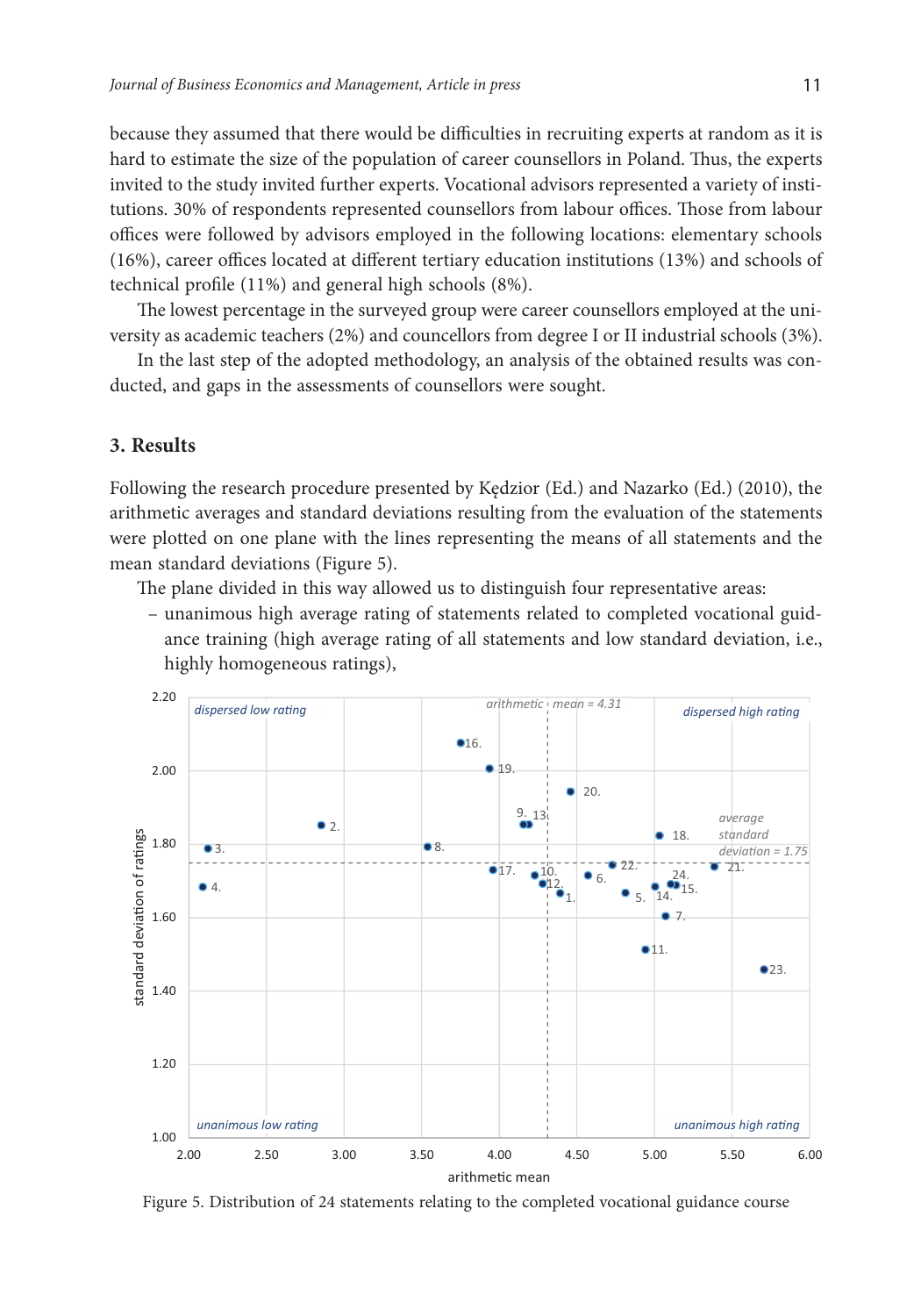- unanimous low average rating of statements related to completed vocational guidance training (low average rating of all statements and low standard deviation, i.e., lowly homogeneous ratings),
- dispersed high average rating of statements related to completed vocational guidance training (high average rating of all statements and high standard deviation, i.e., highly heterogeneous ratings), and
- dispersed low average rating of statements related to completed vocational guidance training (low average rating of all statements and high standard deviation, i.e., lowly heterogeneous ratings).

Based on the data presented in Figure 5, it can be seen that the experts agreed and rated the following statements the highest: 1, 6, 5, 14, 15, 24, 21, 11 and 23. In addition, the consistently lowest ratings were given to statements such as 4, 17, 10 and 121.

Both high and low unanimous ratings may indicate similar experiences of the respondents in the area of vocational counselling.

The respondents were the least unanimous (both in the area of low and high ratings) on the following statements: 3, 2, 8, 16, 19, 9, 13, 18 and 20. Divergences in the ratings for the above statements may be subject to further research.

As in the case of the analysis of the assessments obtained for the training of vocational guidance counsellors, the average values obtained from the assessment of the statements and the standard deviation were plotted on a single plane using straight lines representing the average assessment of all the statements and the average standard deviation (Figure 6).



Figure 6. Distribution of 24 statements related to the ideal vocational guidance course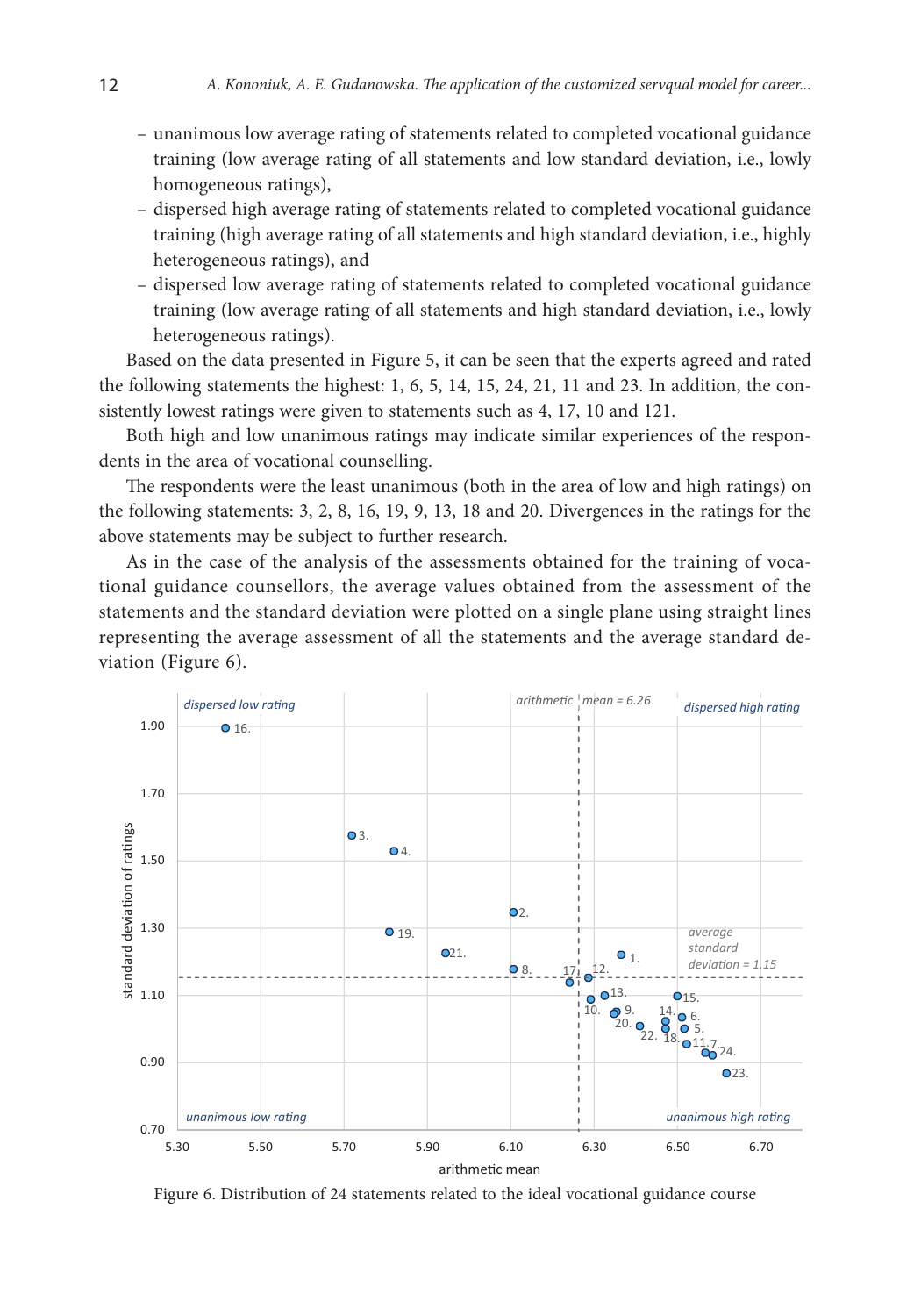The plane divided in this way made it possible to distinguish four representative areas:

- unanimous high average rating of statements related to ideal vocational guidance training (high average rating of all statements and low standard deviation, i.e., highly homogeneous ratings),
- unanimous low average rating of statements related to ideal vocational guidance training (low average rating of all statements and low standard deviation, i.e., lowly homogeneous ratings),
- dispersed high average rating of statements related to ideal vocational guidance training (high average rating of all statements and high standard deviation, i.e., highly heterogeneous ratings), and
- dispersed low average rating of statements related to ideal vocational guidance training (low average rating of all statements and high standard deviation, i.e., lowly heterogeneous ratings).

Based on the data presented in Figure 6, it can be concluded that the experts agreed on most of the high scores (10, 13, 9, 20, 22, 15, 14, 6, 5, 11, 7, 24, and 23). This shows that there are no discrepancies in the education expectations in the area of vocational guidance. The respondents presented more diverse opinions based on the low grades. The experts showed the least agreement on statement 16, which refers to the possibility of choosing one educational path related to the specifics of present and potential professional activities (e.g., career guidance for professionals, working with young people, career coaching and design, etc.). Analysing the data presented in Figure 6, we found that the respondents rated the statements for the ideal course much higher, as evidenced by the average value of 6.26 compared to education completed with an average of 4.31, which may indicate high requirements for the quality of educational training. In addition, the respondents were more consistent in their assessments, as evidenced by the low standard deviation of 1.15 compared to the standard deviation of 1.75 for the completed courses.

In order to determine the gap between the completed and ideal education, a summary of the individual average grades on the statements was prepared (Figure 7).

The largest gap related to differences between expectations and actual use of online learning games by guidance teachers (–3.73). A high gap could also be observed for the application of interactive games with the educational purposes as part of career guidance counsellors training (–3.25). A slightly smaller but still considerable gap (–2.57) was observed in the statement referring to students' ability to identify and analyse technological trends (e.g., automation, robotisation, and digitisation) and their implications for the labour market. The lowest gap (–0.56) in the assessment of completed and ideal training was observed in the statement referring to the involvement of sociologists in career guidance activities and the next lowest referred to the atmosphere in classes being conducive to creative discussions (–0.91).

The authors of the article assume that the reasons for such large differences may be due to the fact that the staff teaching careers guidance most probably represent an older generation that does not follow technical innovations such as the use of online games in their practice. They also lack modern tools to analyse trends and their impact on the labour market. On the other hand, they seem to feel comfortable in leading creative discussions or in engaging experts of other, related specialties, such as sociologists.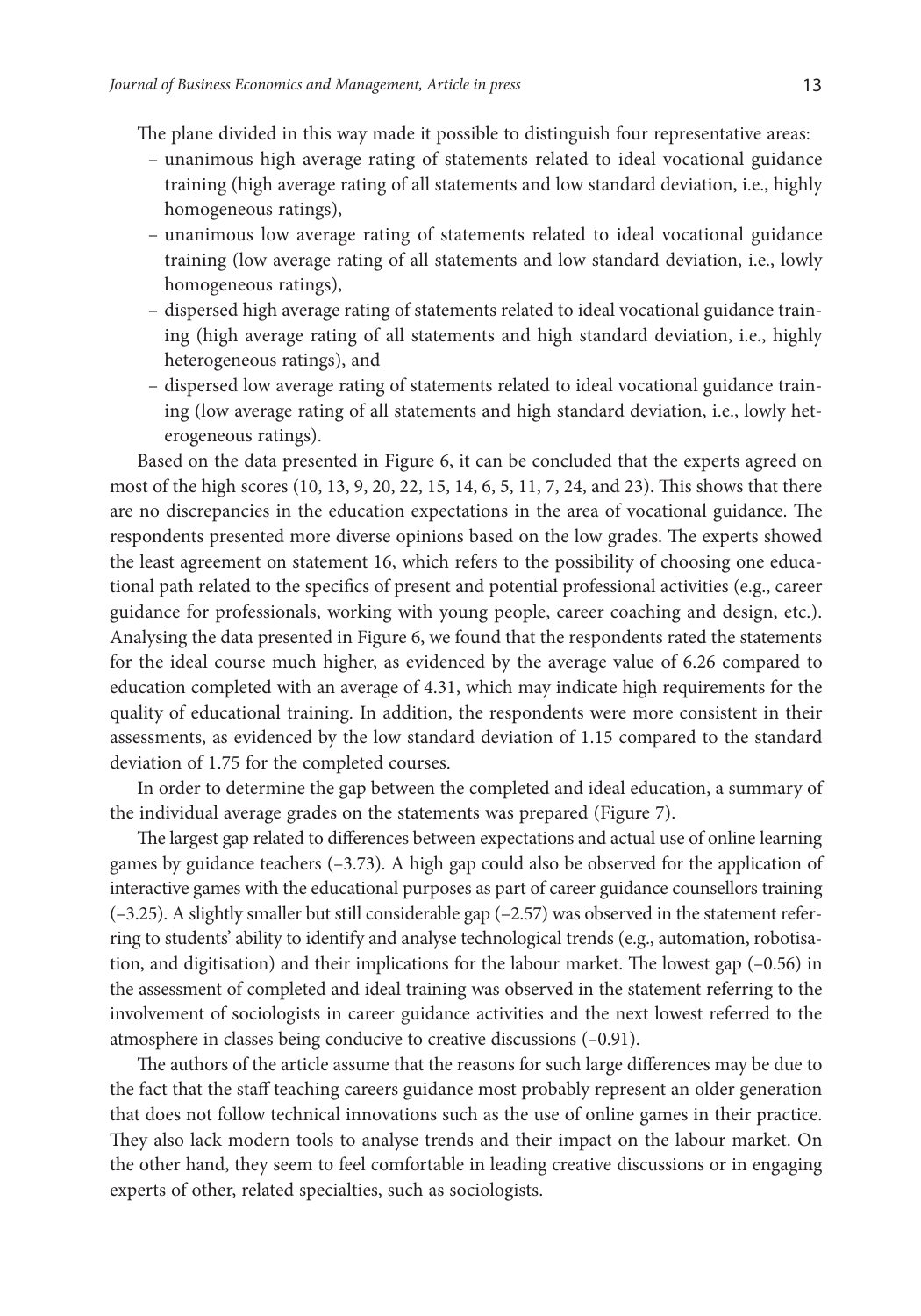

Figure 7. Summary of average grades for individual statements relating to vocational guidance training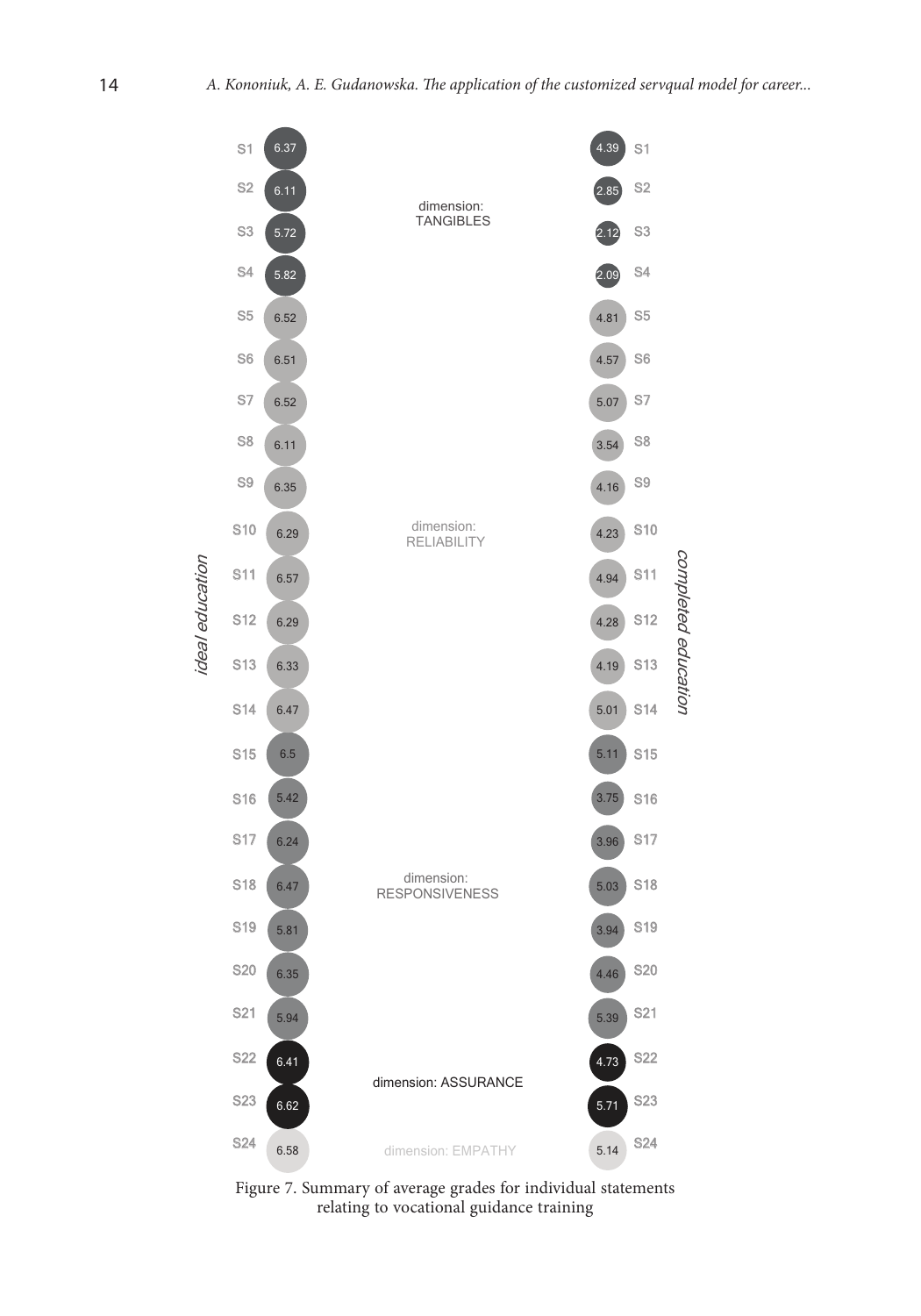Finally, an average gap was derived for all statements included in the survey questionnaire. This gap was at the level of –1.95. Considering the seven-point scale of the evaluation, the observed gaps demonstrate the presence of relevant differences between the evaluation of the completed courses and the expectations of the respondents in this respect. Hence, we may conclude that the expectations of those who took part in the survey about the quality of education in the field of vocational guidance are not fulfilled.

#### **4. Discussion**

Applications of the SERVQUAL model to career guidance are not present in the existing published works, which is evidenced by the outcomes of the bibliometric and the qualitative analysis of the articles on the subject.

The authors of this article state that the scale prepared herein can be used to evaluate the vocational guidance educational offerings in other countries. It may be interesting for future research works to compare results presented in the article with those of the research conducted in countries that represent greater development of Industry 4.0.

The popularisation of the Industry 4.0 idea forces changes in many areas of life and in the labour market. The changes in the nature and conditions of work, the demand for new professions and career planning, as indicated in the literature review, will strongly influence both the daily work of career advisers and their educational process. The ability to analyse trends surrounding career counsellors and their clients seems to be one of the important determinants of the quality of education of both groups. The tools for assessing the quality of education should also cover this aspect.

Generally, the SERVQUAL model could be perceived as a very practical framework for identifying the gaps between the actual and desired states of phenomena and for measuring the quality of service. However, the dimensions of the SERVQUAL model should be tailored to the area in which the survey is carried out.

The modification of the SERVQUAL model seems to be a well-established practice in the literature on the subject, as evidenced by the publications of for example Naveed et al. (2019), Ahmed et al. (2017), Ali and Raza (2017).

It should also be stressed that, due to the context of the survey, the weighting of dimensions may be waived, due to asymmetrical distribution of statements between the dimensions of the model, which was also the case and a limitation of the presented research. The developed model was quite asymmetrical in the number of statements in each dimension (tangibles: 4 statements, reliability: 10 statements, responsiveness: 7, assurance: 2 statements, and empathy: 1 statement) compared to the original model developed by Parasuraman et al. (1988).

The study also gives practical advice on the implementation of curricular content concerning the analysis of trends affecting the labour market and the inclusion of tools which enable the analysis of alternative career paths. For this purpose, career guidance could benefit from inviting foresight experts to develop training programmes. Staff education in innovative educational methods based on interaction (also virtual and online games) is also worth considering. This seems to be particularly relevant in a post-pandemic society, where the model of work provision is constantly changing.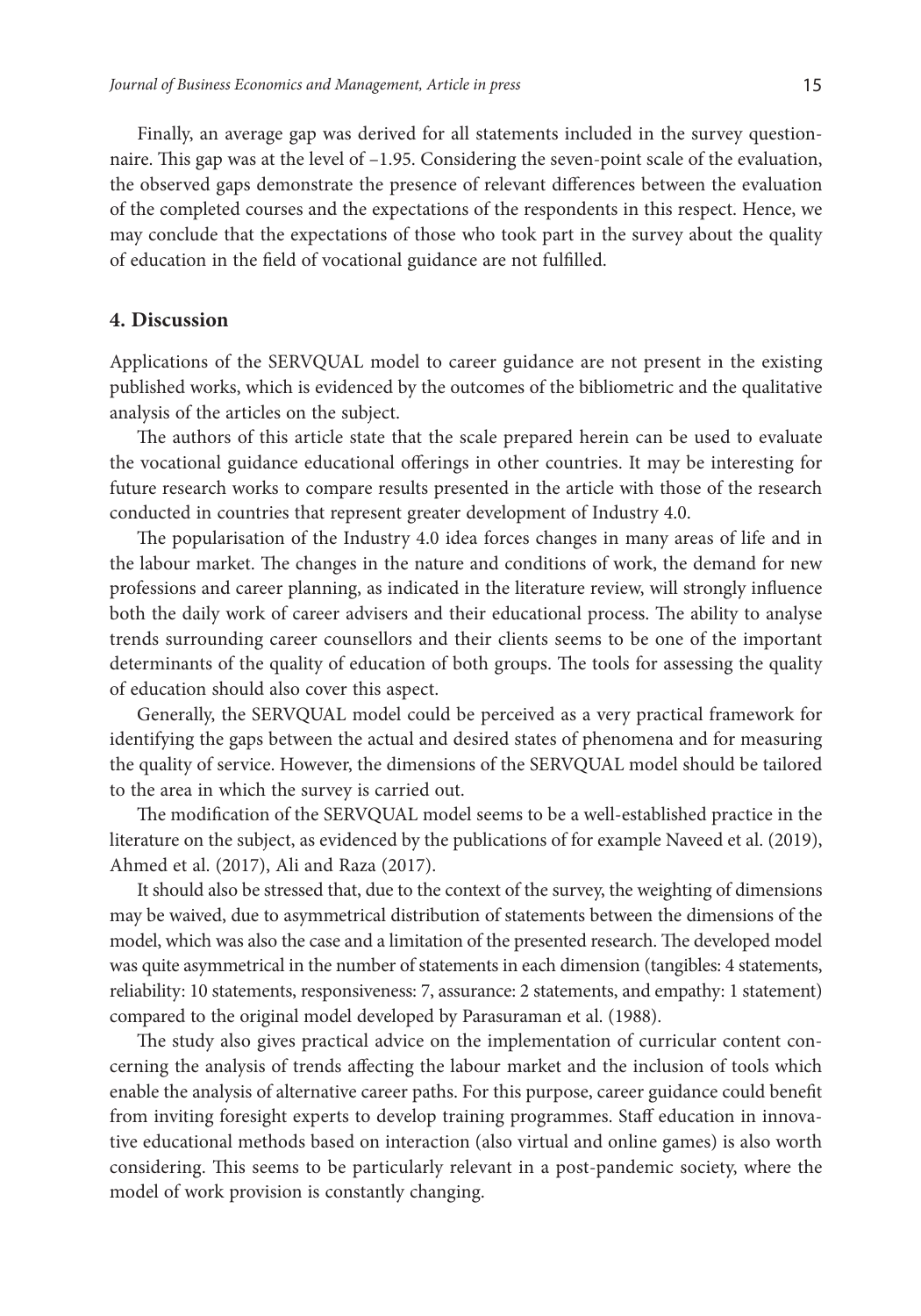# **Conclusions**

The use of the SERVQUAL model for the diagnosis of educational offering has provided a wealth of information on completed training in the area of vocational guidance.

The article fills a cognitive gap in relation to the application of the SERVQUAL model to professional counselling. The results of the study provided by the responses of 178 career counsellors demonstrated significant differences between the perception of completed career guidance education and the respondents' needs in this area.

The survey was met with enthusiasm among professional advisors who had been expecting changes in their professional environment for many years, especially in terms of adapting their training offering to the changing conditions of the labour market. The survey was supported by a higher number of respondents than originally assumed in the survey. The main recommendation of the research is ensure that the model has no gaps. The analysis carried out demonstrated a gap of –1.95. Using the seven-level assessment scale, the identified gaps indicate that the expectations of those who took part in the survey about the quality of education in the field of vocational guidance are not fulfilled.

The main limitation of the research is the deviation from weighing dimension of the model, due to asymmetrical number of items in each dimension. This was motivated by the scope of the research, which focused mainly on trend analysis and scenario analysis; therefore, the "reliability" dimension of the modified SERVQUAL model was the most elaborate.

Faced with the challenges posed by Industry 4.0, we argue that the ability to create career scenarios and the ability to analyse trends affecting the labour market should be fundamental skills that a career counsellor knows and implements. Unfortunately, according to the results presented in the following article, we conclude that the themes of the analysis of scientific and technological trends, such as automation, robotization, and digitization and those related with scenario analysis are treated in a negligible way in vocational guidance training programmes. The phenomena mentioned above were reflected in the SERVQUAL model statements elaborated by the authors of the article. Therefore, the main suggestion for further research is to develop and test a methodology for the implementation of trend analysis and scenario methods for vocational guidance.

### **Funding**

The publication of the article for 11th International Conference on Engineering, Project and Production Management – EPPM2021 was financed in the framework of the contract no. DNK/SN/465770/2020 by the Ministry of Science and Higher Education within the "Excellent Science" programme.

# **Author contributions**

All authors have contributed significantly for this research in all phases and sections.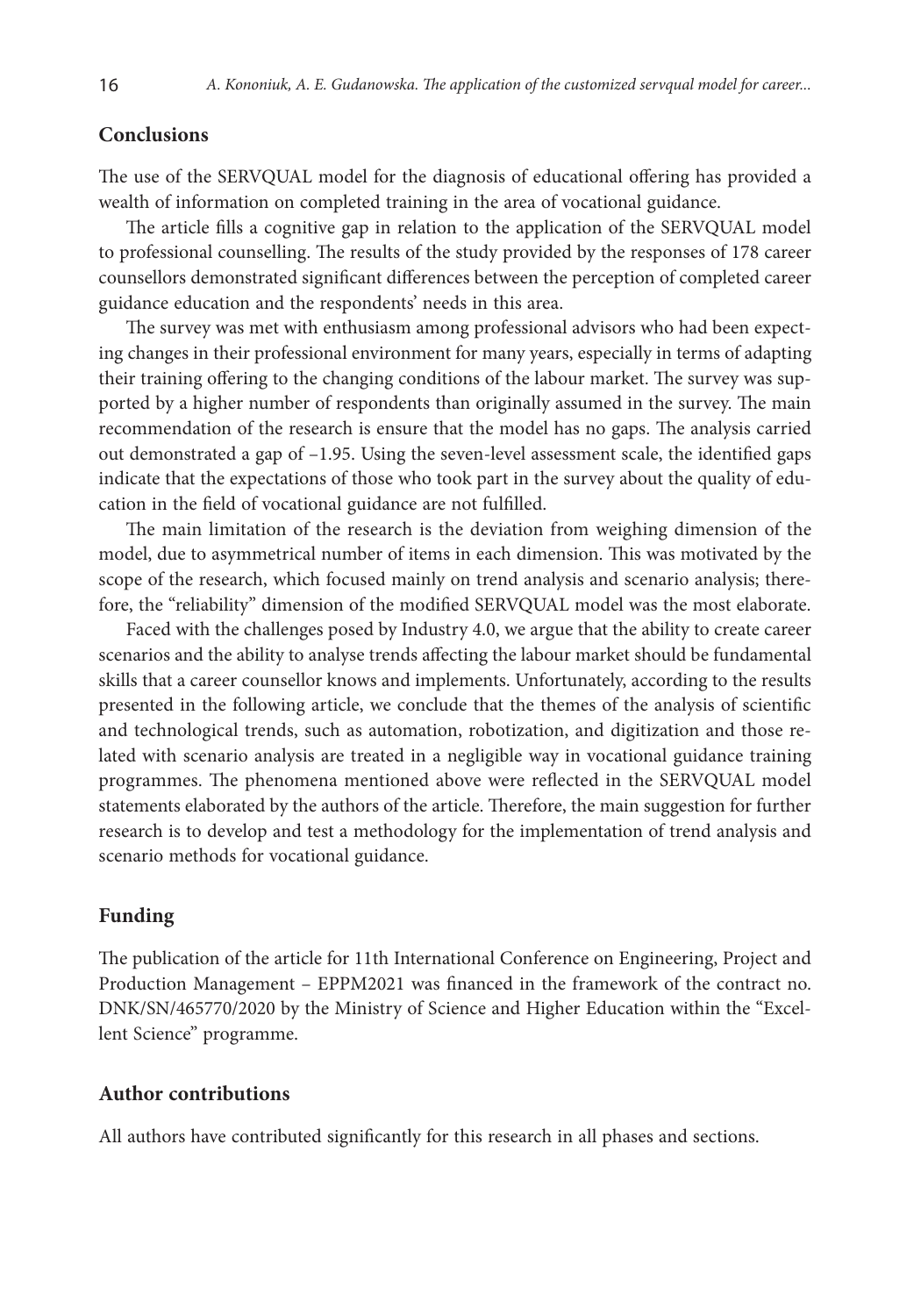## **Disclosure statement**

The authors declare that they do not have any competing financial, professional, or personal interests from other parties.

## **References**

- Ahmed, R. R., Vveinhardt, J., Štreimikienė, D., Ashraf, M., & Channar, Z. A. (2017). Modified SERVQUAL model and effects of customer attitude and technology on customer satisfaction in banking industry: Mediation, moderation and conditional process analysis. *Journal of Business Economics and Management*, *18*(5), 974–1004. <https://doi.org/10.3846/16111699.2017.1368034>
- [Ali, M.,](http://bazy.pb.edu.pl:2083/OutboundService.do?SID=C34EqWlYfljziXBrHqb&mode=rrcAuthorRecordService&action=go&product=WOS&daisIds=6348252) & [Raza, S. A. \(2017\).](http://bazy.pb.edu.pl:2083/OutboundService.do?SID=C34EqWlYfljziXBrHqb&mode=rrcAuthorRecordService&action=go&product=WOS&daisIds=516130) [Service quality perception and customer satisfaction in Islamic banks](http://bazy.pb.edu.pl:2083/full_record.do?product=WOS&search_mode=GeneralSearch&qid=23&SID=C34EqWlYfljziXBrHqb&page=1&doc=3) [of Pakistan: The modified SERVQUAL model.](http://bazy.pb.edu.pl:2083/full_record.do?product=WOS&search_mode=GeneralSearch&qid=23&SID=C34EqWlYfljziXBrHqb&page=1&doc=3) *[Total Quality Management](file:///D:/Audrone_Gurkliene/_Audrone/Zurnalai/JBEM/_2022/16643/javascript:;)* & *Business Excellence*, *28*(5–6), 559–577. <https://doi.org/10.1080/14783363.2015.1100517>
- Ali, S. S., Kaur, R., Pande, M. J. C., & Ahmad, F. (2014). Service quality gap approach: A case of Indian customer's satisfaction of private banks. *International Journal of Business Excellence*, *7*(4), 429–453. <https://doi.org/10.1504/IJBEX.2014.063560>
- Anabila, P., Anome, J., & Kwadjo Kumi, D. (2020). Assessing service quality in Ghana's public hospitals: Evidence from Greater Accra and Ashanti Regions. *Total Quality Management and Business Excellence*, *31*(9–10), 1009–1021. <https://doi.org/10.1080/14783363.2018.1459542>
- Arak, P., & Bobiński, A. (2016). *Czas na przyspieszenie. Cyfryzacja gospodarki Polski*. Polityka Insight. Research, Warszawa.
- ASTOR. (2015). *W jakie technologie inwestują firmy produkcyjne w Polsce?* Raport ASTOR. [https://](https://polskiprzemysl.com.pl/wp-content/uploads/Raport-ASTOR-2017.-W-jakie-technologie-inwestuj%C4%85-firmy-produkcyjne-w-Pol....pdf) [polskiprzemysl.com.pl/wp-content/uploads/Raport-ASTOR-2017.-W-jakie-technologie](https://polskiprzemysl.com.pl/wp-content/uploads/Raport-ASTOR-2017.-W-jakie-technologie-inwestuj%C4%85-firmy-produkcyjne-w-Pol....pdf)[inwestuj%C4%85-firmy-produkcyjne-w-Pol....pdf](https://polskiprzemysl.com.pl/wp-content/uploads/Raport-ASTOR-2017.-W-jakie-technologie-inwestuj%C4%85-firmy-produkcyjne-w-Pol....pdf)
- ASTOR. (2017). *Inżynierowie Przemysłu 4.0. (Nie)gotowi do zmian?* Raport ASTOR. [https://www.astor.](https://www.astor.com.pl/images/Industry_4-0_Przemysl_4-0/ASTOR_Inzynierowie_4.0_whitepaper.pdf) [com.pl/images/Industry\\_4-0\\_Przemysl\\_4-0/ASTOR\\_Inzynierowie\\_4.0\\_whitepaper.pdf](https://www.astor.com.pl/images/Industry_4-0_Przemysl_4-0/ASTOR_Inzynierowie_4.0_whitepaper.pdf)
- Butt, M. M., & de Run, E. C. (2010). Private healthcare quality: Applying a SERVQUAL model. *International Journal of Health Care Quality Assurance*, *23*(7), 658–673. <https://doi.org/10.1108/09526861011071580>
- Buttle, F. (1996). SERVQUAL: Review, critique, research agenda. *European Journal of Marketing*, *30*(1), 8–32. <https://doi.org/10.1108/03090569610105762>
- Datta, K. S., & Vardhan, J. (2017). A SERVQUAL-based framework for assessing quality of international branch campuses in UAE: A management students' perspective. *SAGE Open*, *7*(1). 1–9. <https://doi.org/10.1177/2158244016676294>
- Deloitte. (2018). *Rola funduszy private equity w obliczu postępującej cyfryzacji*. *Raport*: *Cyfryzacja to więcej niż technologia. Jak polskie firmy zaczynają nadrabiać zaległości w cyfryzacji i jaką rolę odgrywają w tym procesie fundusze private equity*. [https://www2.deloitte.com/pl/pl/pages/finance/](https://www2.deloitte.com/pl/pl/pages/finance/articles/Raport-Cyfryzacja-to-wiecej-niz-technologia.html) [articles/Raport-Cyfryzacja-to-wiecej-niz-technologia.html#](https://www2.deloitte.com/pl/pl/pages/finance/articles/Raport-Cyfryzacja-to-wiecej-niz-technologia.html)
- Ejdys, J., Gudanowska, A., Halicka, K., Kononiuk, A., Magruk, A., Nazarko, J., Nazarko, Ł., Szpilko, D., & Widelska, U. (2019). Foresight in higher education institutions: Evidence from Poland. *Foresight and STI Governance*, *13*(1), 77–89. <https://doi.org/10.17323/2500-2597.2019.1.77.89>
- Engelland, B. T, Workman L., & Singh, M. (2000). Ensuring service quality for campus career services centres: A modified SERVQUAL scale. *Journal of Marketing Education*, *22*(3), 236–245. <https://doi.org/10.1177/0273475300223007>
- European Commission. (2018). *Plan działania w dziedzinie edukacji cyfrowej*. [https://eur-lex.europa.](https://eur-lex.europa.eu/legal-content/EN/TXT/?uri=COM:2018:22:FIN) [eu/legal-content/EN/TXT/?uri=COM:2018:22:FIN](https://eur-lex.europa.eu/legal-content/EN/TXT/?uri=COM:2018:22:FIN)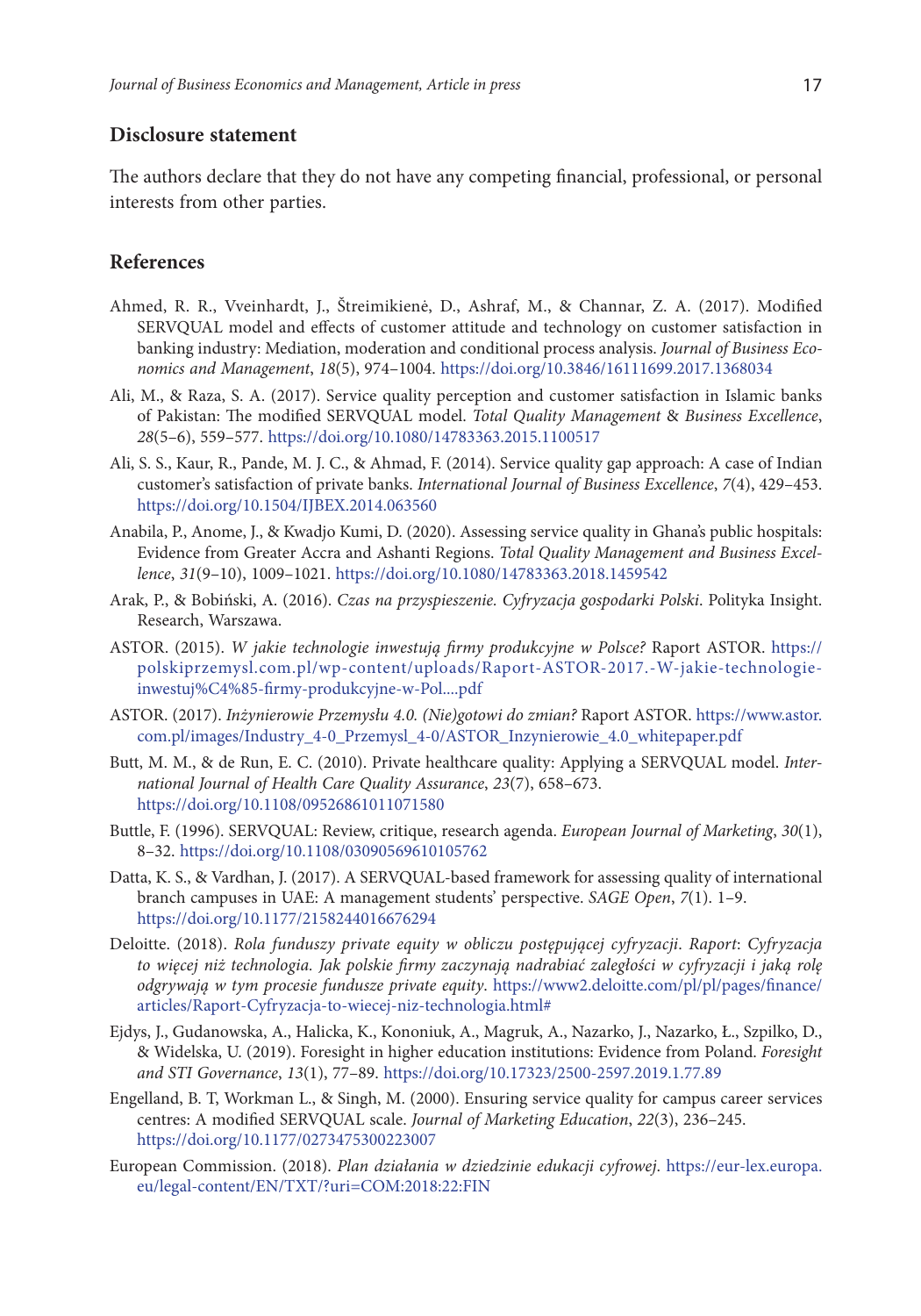- Gehrke, L., Kühn, A. T., Rule, D., Moore, P., Bellmann, Ch., Siemes, S., Dawood, D., Singh, L., Kulik, J., & Standley, M. (2015). *Industry 4.0. A discussion of qualifications and skills in the factory of the future: A German and American perspective*. [https://www.researchgate.net/publication/279201790\\_A\\_](https://www.researchgate.net/publication/279201790_A_Discussion_of_Qualifications_and_Skills_in_the_Factory_of_the_Future_A_German_and_American_Perspective) [Discussion\\_of\\_Qualifications\\_and\\_Skills\\_in\\_the\\_Factory\\_of\\_the\\_Future\\_A\\_German\\_and\\_Ameri](https://www.researchgate.net/publication/279201790_A_Discussion_of_Qualifications_and_Skills_in_the_Factory_of_the_Future_A_German_and_American_Perspective)[can\\_Perspective](https://www.researchgate.net/publication/279201790_A_Discussion_of_Qualifications_and_Skills_in_the_Factory_of_the_Future_A_German_and_American_Perspective)
- Głomb, K., Jakubowski, M., Krawczyk, A., Kulisiewicz, T., Nowakowski, Z., & Złotnicki, A., & Gajderowicz, T. (2019). *Kompetencje przyszłości w czasach cyfrowej dysrupcji. Studium wyzwań dla Polski w perspektywie do roku 2030*. Stowarzyszenie "Miasta w Internecie", Fundacja Naukowa "Evidence Institute". [https://www.mwi.pl/uploads/filemanager/publikacje/Kompetencje-](https://www.mwi.pl/uploads/filemanager/publikacje/Kompetencje--przysz%C5%82o%C5%9Bci--w--czasach--cyfrowej--dysrupcji--studium--2019%2C%20final%2C%207.02.2018.pdf) [-przysz%C5%82o%C5%9Bci--w--czasach--cyfrowej--dysrupcji--studium--2019%2C%20](https://www.mwi.pl/uploads/filemanager/publikacje/Kompetencje--przysz%C5%82o%C5%9Bci--w--czasach--cyfrowej--dysrupcji--studium--2019%2C%20final%2C%207.02.2018.pdf) [final%2C%207.02.2018.pdf](https://www.mwi.pl/uploads/filemanager/publikacje/Kompetencje--przysz%C5%82o%C5%9Bci--w--czasach--cyfrowej--dysrupcji--studium--2019%2C%20final%2C%207.02.2018.pdf)
- Goumairi, O., Aoula, E., & Souda, S. B. E. N. (2020). Application of the servqual model for the evaluation of the service quality in moroccan higher education: Public engineering school as a case study. *International Journal of Higher Education*, *9*(5), 223–229. <https://doi.org/10.5430/ijhe.v9n5p223>
- Griethuijsen, R. A. L. F., Eijck, M. W., Haste, H., Brok, P. J., Skinner, N. C., Mansour, N., Gencer, A. S., & BouJaoude, S. (2015). Global patterns in students' views of science and interest in science. *Research in Science Education*, *45*(4), 581–603. <https://doi.org/10.1007/s11165-014-9438-6>
- Gudanowska, A. E. (2017a). A map of current research trends within technology management in the light of selected literature. *Management and Production Engineering Review*, *8*(1), 78–88. <https://doi.org/10.1515/mper-2017-0009>
- Gudanowska, A. E. (2017b). Transformation towards Industry 4.0 identification of research trends and aspect of necessary competences in the light of selected publications. *Research in Logistics* & *Production*, *7*(5), 431–441. <https://doi.org/10.21008/j.2083-4950.2017.7.5.4>
- Gudanowska, A. E., & Kononiuk, A. (Eds.). (2020). *Uwarunkowania ucyfrowienia procesów produkcji i wzrostu kompetencji cyfrowych społeczeństwa*. Oficyna Wydawnicza Politechniki Białostockiej.
- Janssen, D., Tummel, Ch., Richert, A., & Isenhardt, I. (2016). Virtual environments in higher education – Immersion as a key construct for learning 4.0. *International Journal of Advanced Corporate Learning*, *9*(2), 20–26. <https://doi.org/10.3991/ijac.v9i2.6000>
- [Karabegovic, I.](http://bazy.pb.edu.pl:2083/OutboundService.do?SID=C34EqWlYfljziXBrHqb&mode=rrcAuthorRecordService&action=go&product=WOS&daisIds=1225794), [Karabegovic, E.](http://bazy.pb.edu.pl:2083/OutboundService.do?SID=C34EqWlYfljziXBrHqb&mode=rrcAuthorRecordService&action=go&product=WOS&daisIds=3679504), [Mahmić, M.](http://bazy.pb.edu.pl:2083/OutboundService.do?SID=C34EqWlYfljziXBrHqb&mode=rrcAuthorRecordService&action=go&product=WOS&daisIds=5181228), & [Husak, E.](http://bazy.pb.edu.pl:2083/OutboundService.do?SID=C34EqWlYfljziXBrHqb&mode=rrcAuthorRecordService&action=go&product=WOS&daisIds=3418669) (2020). Implementation of Industry 4.0 and industrial robots in the manufacturing processes. In I. Karabegović (Ed.), *Lecture notes in networks and systems: Vol. 76. New technologis, development and application II* (pp. 3–14). Springer, Cham. [https://doi.org/10.1007/978-3-030-18072-0\\_1](https://doi.org/10.1007/978-3-030-18072-0_1)
- Kędzior, Z., & Nazarko, J. (Eds.). (2010). *Uwarunkowania rozwoju nanotechnologii w województwie podlaskim. Wyniki analiz STEEPVL i SWOT*. Oficyna Wydawnicza Politechniki Białostockiej.
- Kirchherr, J., & Charles, K. (2018). Enhancing the sample diversity of snowball samples: Recommendations from a research project on anti-dam movements in Southeast Asia. *PloS ONE*, *13*(8), e0201710. <https://doi.org/10.1371/journal.pone.0201710>
- Lee, G., & Lin, H. (2005). Customer perceptions of e-service quality in online shopping. *International Journal of Retail* & *Distribution Management*, *33*(2), 161–176. <https://doi.org/10.1108/09590550510581485>
- Li, G., Hou, Y., & Wu, A. (2017). Fourth Industrial Revolution: Technological drivers, impacts and coping methods. *Chinese Geographical Science*, *27*(4), 626–637. <https://doi.org/10.1007/s11769-017-0890-x>
- Moczydłowska, J. M. (2018). Rewolucja przemysłowa 4.0 jako źródło nowych wyzwań zarządzania kompetencjami zawodowymi. In I. Stańczyk & S. Twaróg (Eds.), *Człowiek w organizacji* (pp. 25– 34). Wydawnictwo Uniwersytetu Jagiellońskiego.
- [Naveed, R. T.,](http://bazy.pb.edu.pl:2083/OutboundService.do?SID=C34EqWlYfljziXBrHqb&mode=rrcAuthorRecordService&action=go&product=WOS&daisIds=26751723) [Albassami, A. M.](http://bazy.pb.edu.pl:2083/OutboundService.do?SID=C34EqWlYfljziXBrHqb&mode=rrcAuthorRecordService&action=go&product=WOS&daisIds=29979780), [Ahmad, N.,](http://bazy.pb.edu.pl:2083/OutboundService.do?SID=C34EqWlYfljziXBrHqb&mode=rrcAuthorRecordService&action=go&product=WOS&daisIds=32193063) & Moshfegyan, M. (2019). Patient Satisfaction through modified SERVQUAL model. *Pacific Business Review International*, *11*(7), 96–106.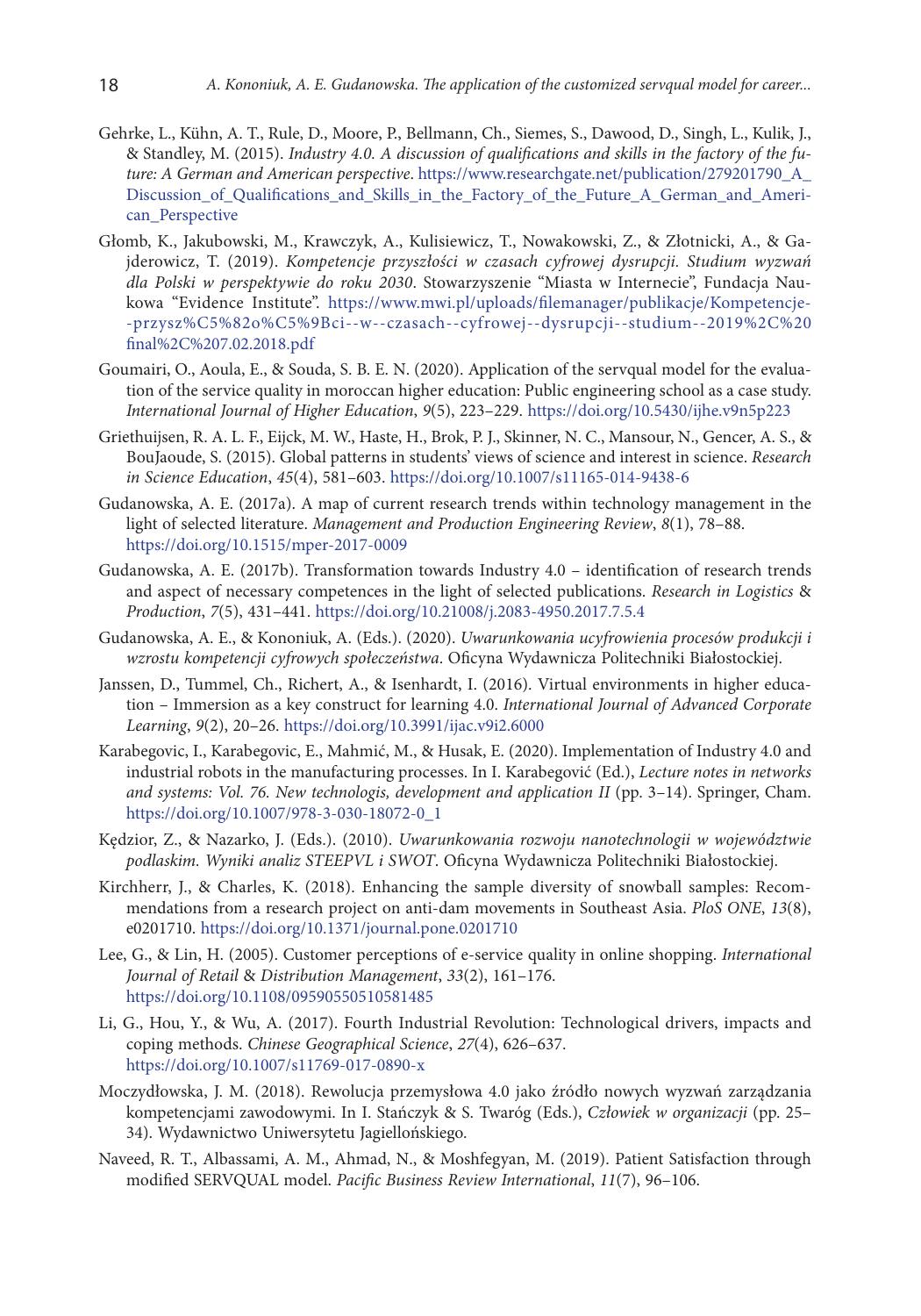- Papanikolaou, V., & Zygiaris, S. (2014). Service quality perceptions in primary health care centres in Greece. *Health Expectations*, *17*(2), 197–207. <https://doi.org/10.1111/j.1369-7625.2011.00747.x>
- Parasuraman, A., Berry, L. L., & Zeithaml, V. A. (1985). A conceptual model of service quality and its implications for future research. *Journal of Marketing*, *49*(4), 41–50. <https://doi.org/10.2307/1251430>
- Parasuraman, A., Zeithaml, V., & Berry, L. (1988). SERVQUAL: A multi-item scale for measuring consumer perception of service quality. *Journal of Retailing*, *64*, 2–40.
- Pejic-Bach, M., Bertoncel, T., Mesko, M., & Krstic, Z. (2020). Text mining of Industry 4.0 job advertisements. *International Journal of Information Management*, *50*, 416–430. <https://doi.org/10.1016/j.ijinfomgt.2019.07.014>
- Pohyae, S., Romle, A. R., Darus, M., Saleh, N. H, Saleh, S. S., & Mohamood, S. K. B. (2016). The relationship between service quality and student satisfaction: The case of international students in public university. *World Applied Sciences Journal*, *34*(4), 491–498.
- Schulz, T. (2015). *Industry 4.0. Koncepcja cyfrowej transformacji.* GE Intelligent Platforms and VIX Automation. [https://automatykab2b.pl/technika/45903-industry-4-0-koncepcja-cyfrowej-transfor](https://automatykab2b.pl/technika/45903-industry-4-0-koncepcja-cyfrowej-transformacji)[macji](https://automatykab2b.pl/technika/45903-industry-4-0-koncepcja-cyfrowej-transformacji)
- Seth, N., Deshmukh, S. G., & Vrat, P. (2005). Service quality models: A review. *International Journal of Quality* & *Reliability Management*, *22*(9), 913–949. <https://doi.org/10.1108/02656710510625211>
- Siami, S., & Gorji, M. (2012). The measurement of service quality by using SERVQUAL and quality gap model. *Indian Journal of Science and Technology*, *5*(1), 1956–1960. <https://doi.org/10.17485/ijst/2012/v5i1.30>
- Siderska, J. (2020). Robotic Process Automation a driver of digital transformation? *Engineering Management in Production and Services*, *12*(2), 21–31. <https://doi.org/10.2478/emj-2020-0009>
- Siderska, J., & Jadaan, K. S. (2018). Cloud manufacturing: A service-oriented manufacturing paradigm. A review paper. *Engineering Management in Production and Services*, *10*(1), 22–31. <https://doi.org/10.1515/emj-2018-0002>
- Śledziewska, K., & Włoch, R. (2020). *Gospodarka cyfrowa. Jak nowe technologie zmieniają świat.* Wydawnictwo Uniwersytetu Warszawskiego.<https://doi.org/10.31338/uw.9788323541943>
- Stadnicka, D., Zielecki, W., & Sęp, J. (2017). Koncepcja Przemysł 4.0 ocena możliwości wdrożenia na przykładzie wybranego przedsiębiorstwa. In R. Knosala (Ed.), *Innowacje w zarządzaniu i inżynierii produkcji*, t. 1. Oficyna Wydawnicza Polskiego Towarzystwa Zarządzania Produkcją.
- Taber, K. S. (2018). The use of Cronbach's alpha when developing and reporting research instruments in science education. *Research in Science Education*, *48*, 1273–1296. <https://doi.org/10.1007/s11165-016-9602-2>
- [Takala, A](http://bazy.pb.edu.pl:2083/OutboundService.do?SID=C34EqWlYfljziXBrHqb&mode=rrcAuthorRecordService&action=go&product=WOS&daisIds=3460566)., & [Heino, O](http://bazy.pb.edu.pl:2083/OutboundService.do?SID=C34EqWlYfljziXBrHqb&mode=rrcAuthorRecordService&action=go&product=WOS&daisIds=6930262). (2017). Weak signals and wild cards in water and sanitation services exploring an approach for water utilities. *European Journal of Futures Research*, *5*, 4. <https://doi.org/10.1007/s40309-017-0111-y>
- Tóth, Z., & Surman, V. (2019). Listening to the voice of students Development of a service quality measuring and evaluating framework in case of a special course. *International Journal of Quality and Service Sciences*, *11*(4), 455–472. <https://doi.org/10.1108/IJQSS-02-2019-0025>
- Vuorikari, R., Punie, Y., Carretero Gomez, S., & Van den Brande, G. (2016). *DigComp 2.0: The digital competence framework for citizens. update phase 1: The conceptual reference model*. Luxembourg Publication Office of the European Union.
- Wang, Y. L., Tainyi, L. U. O. R., Luarn, P., & Lu, H. P. (2015). Contribution and trend to quality research – a literature review of SERVQUAL model from 1998 to 2013. *Informatica Economica*, *19*(1), 34–45. <https://doi.org/10.12948/issn14531305/19.1.2015.03>
- Woźniak, J. (2017). Ocena przydatności metod SERVQUAL i CSI w kontekście badania logistycznej obsługi klienta. *Przedsiębiorstwo we współczesnej gospodarce* – *teoria i praktyka*, *2*, 237–249. <https://doi.org/10.19253/reme.2017.02.020>